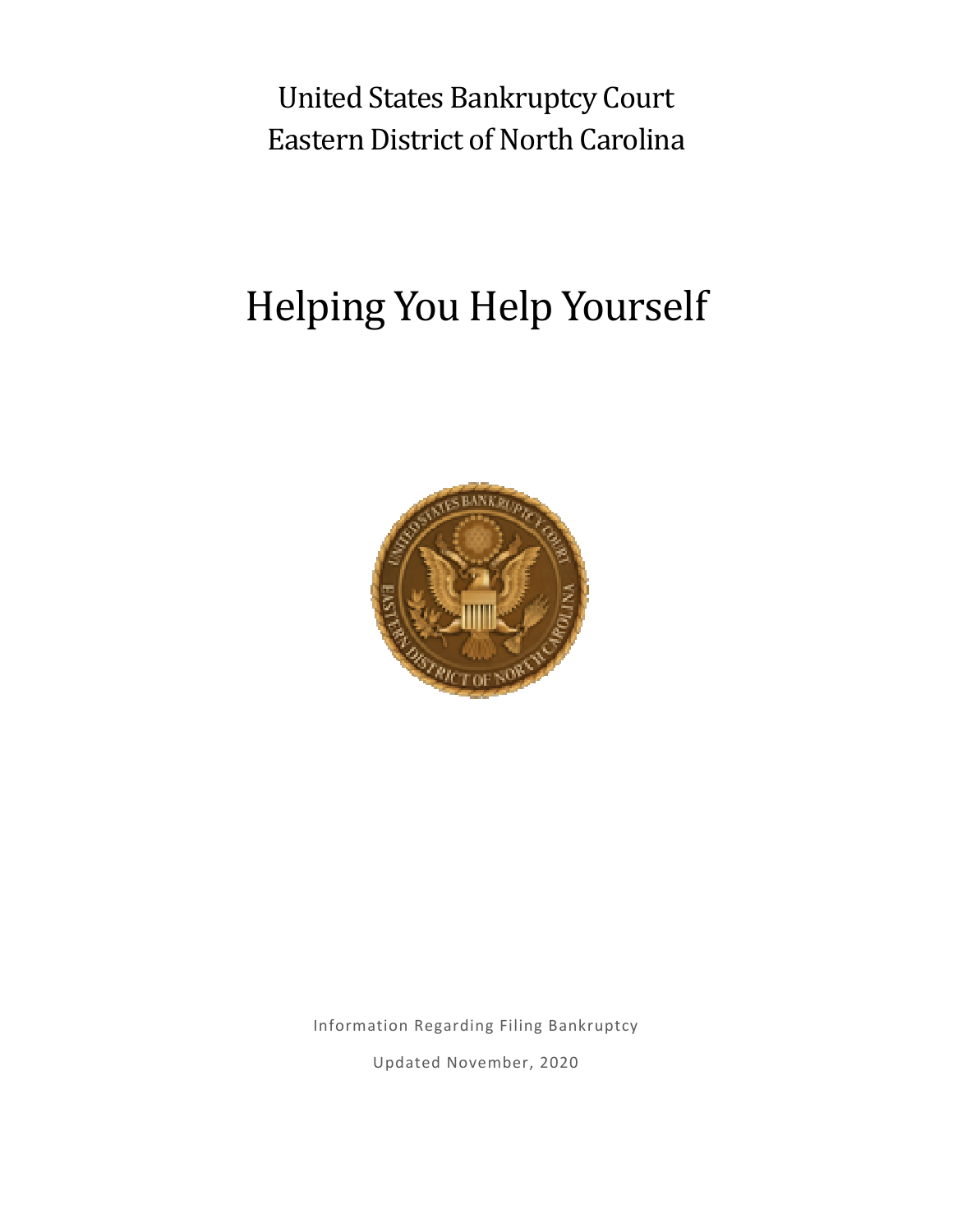# Contents

| Chapter 13: Repayment of All or Part of the Debts of an Individual with Regular Income 11 |  |
|-------------------------------------------------------------------------------------------|--|
|                                                                                           |  |
|                                                                                           |  |
|                                                                                           |  |
|                                                                                           |  |
|                                                                                           |  |
|                                                                                           |  |
|                                                                                           |  |
|                                                                                           |  |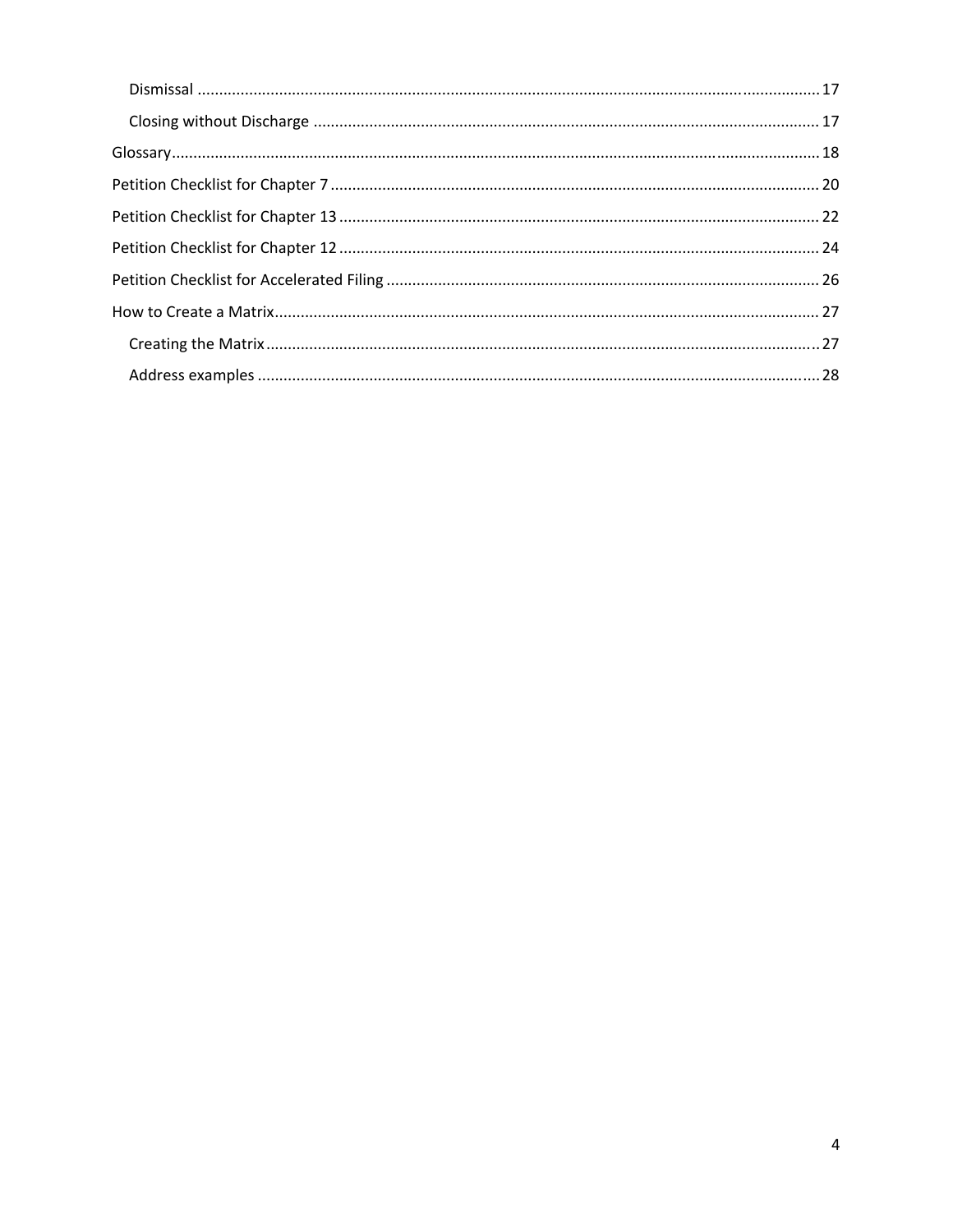## Introduction

This guide is **NOT** designed to assist you in determining whether it is advisable for you to file bankruptcy at this time. Certain factors, including prior bankruptcy cases, may have an impact on the effect of filing bankruptcy at this time. Those factors should be considered by you in determining whether to file bankruptcy, preferably with the advice of an attorney.

This guide is designed to assist you through the basics of preparing your bankruptcy case for filing, understanding what is expected of you during your bankruptcy case, and what you may expect after your case is closed.

Please review each section carefully prior to filing your case. Then refer to sections again as necessary during and after your case is closed.

In addition to this guide, it is also suggested that you review the [Bankruptcy](https://www.uscourts.gov/services-forms/bankruptcy/bankruptcy-basics) Basics section, along with corresponding videos, as well as the Filing Without an [Attorney](https://www.nceb.uscourts.gov/filing-without-attorney) section found on the U.S. Courts website.

### Filing Without the Assistance of an Attorney

*While it is possible to file a bankruptcy case "pro se," that is, without the assistance of an attorney, it is extremely difficult to do so successfully. HIRING A COMPETENT ATTORNEY IS HIGHLY RECOMMENDED. Only attorneys, AND NO ONE ELSE, can give you legal advice.*

### Did you know?

- $\bullet$  Although many debtors<sup>1</sup> believe that they cannot afford an attorney, many attorneys will work with a debtor to accommodate the debtor's budget.
- Many attorneys also offer free consultations.
- In chapter 13 cases, a majority of the attorney fees can be paid over time through the debtor's payment plan.
- A review of this court's cases shows a higher likelihood of success in cases in which the debtor is represented by an attorney versus cases in which the debtor is pro se.
- Business debtors **must** have an attorney in any court proceeding.
- **Chapter 11 debtors must retain counsel licensed to practice in this court pursuant to Local Rule 2090‐1.**

### Legal Referral Agencies

*North Carolina Bar Association Legal Referral Service Legal Aid of North Carolina* <http://www.ncbar.org> 919‐828‐4620

<http://www.legalaidnc.org>

 $1$  A debtor is a person who files a voluntary bankruptcy case or against whom an involuntary bankruptcy case is filed.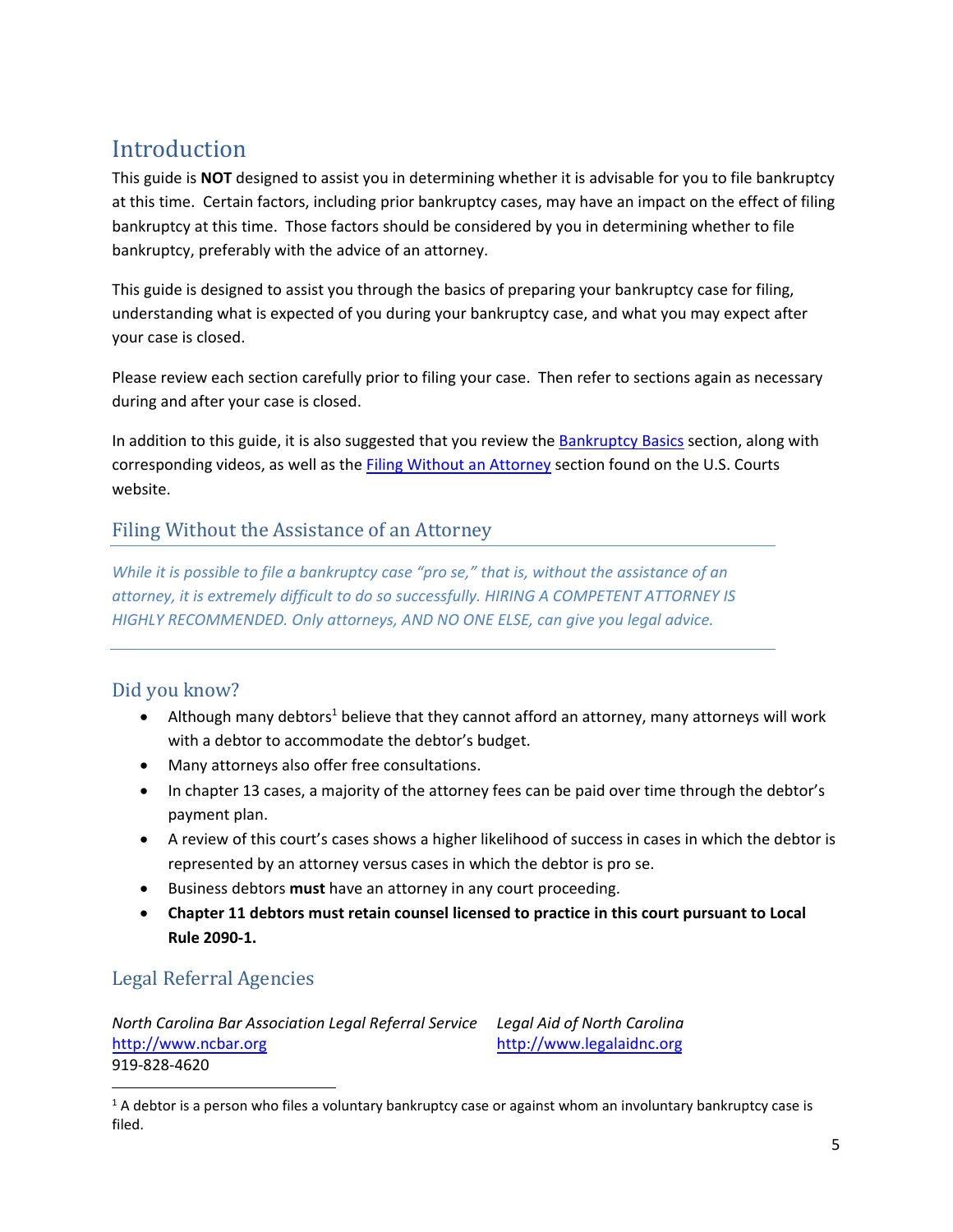### *American Bar Association* <http://www.americanbar.org>

### Clerk's Office

As a pro se debtor<sup>2</sup>, you will be filing your paperwork with the clerk's office at its Raleigh location. You may file in person or you may mail your paperwork to the clerk's office. If you mail your paperwork, your paperwork will be filed as of the date and time received by the clerk's office. Your bankruptcy filing is not official until the documents have been filed in the clerk's office and assigned a case number. You may also submit your petition using eSR, which is the Court's online tool for electronic submission of a bankruptcy package. This service is available to Chapter 7 and Chapter 13 individual filers.

After you file your paperwork, your case will be assigned to a case administrator based upon the last two digits of your case number (ex: 14‐010**56**‐5‐SWH would be assigned to the case administrator handling case numbers ending in **56**). If you have any questions regarding your case, you may contact the case administrator assigned to your case. Refer to the Case [Assignment](https://www.nceb.uscourts.gov/case-assignments) page on the Court's website for contact information.

### *Clerk's office staff, judges, and chambers' staff may not give legal advice*. However, clerk's office staff may:

- Provide you with access to computers to retrieve the electronic docket sheet for each bankruptcy case and proceeding and to review papers filed in bankruptcy cases and adversary proceedings<sup>3</sup>.
- Provide you with limited access to certain websites having information pertinent to bankruptcy.
- Make copies, for a fee, of official forms.
- Provide you with a deficiency notice when forms are incomplete or missing.
- Provide a video(s) regarding the bankruptcy process, which can be viewed through this website or at our clerk's office.
- Provide this website page.
- Provide you with copies of bankruptcy forms at the front counter of the clerk's office.
- Reference a rule or statute.
- Explain who should receive proper notice or service.

Clerk's office staff *may not*:

- Explain the meaning of a particular statutory provision<sup>4</sup> or rule.
- Give an interpretation of case law.
- Explain the result of taking or not taking action in a case.
- Help you complete forms, or advise you regarding what is legally required when a form elicits information from you.
- **•** Tell you whether jurisdiction<sup>5</sup> is proper in a case.

<sup>&</sup>lt;sup>2</sup> An individual who files a voluntary bankruptcy case or against whom an involuntary bankruptcy case is filed without the representation of an attorney.

<sup>&</sup>lt;sup>3</sup> An Adversary Proceeding has the same meaning as a lawsuit in other courts.

<sup>4</sup> Statutory Provisions are a provision of a law passed by a legislative body: e.g., Congress.

 $5$  The jurisdiction is the court's power to decide a case.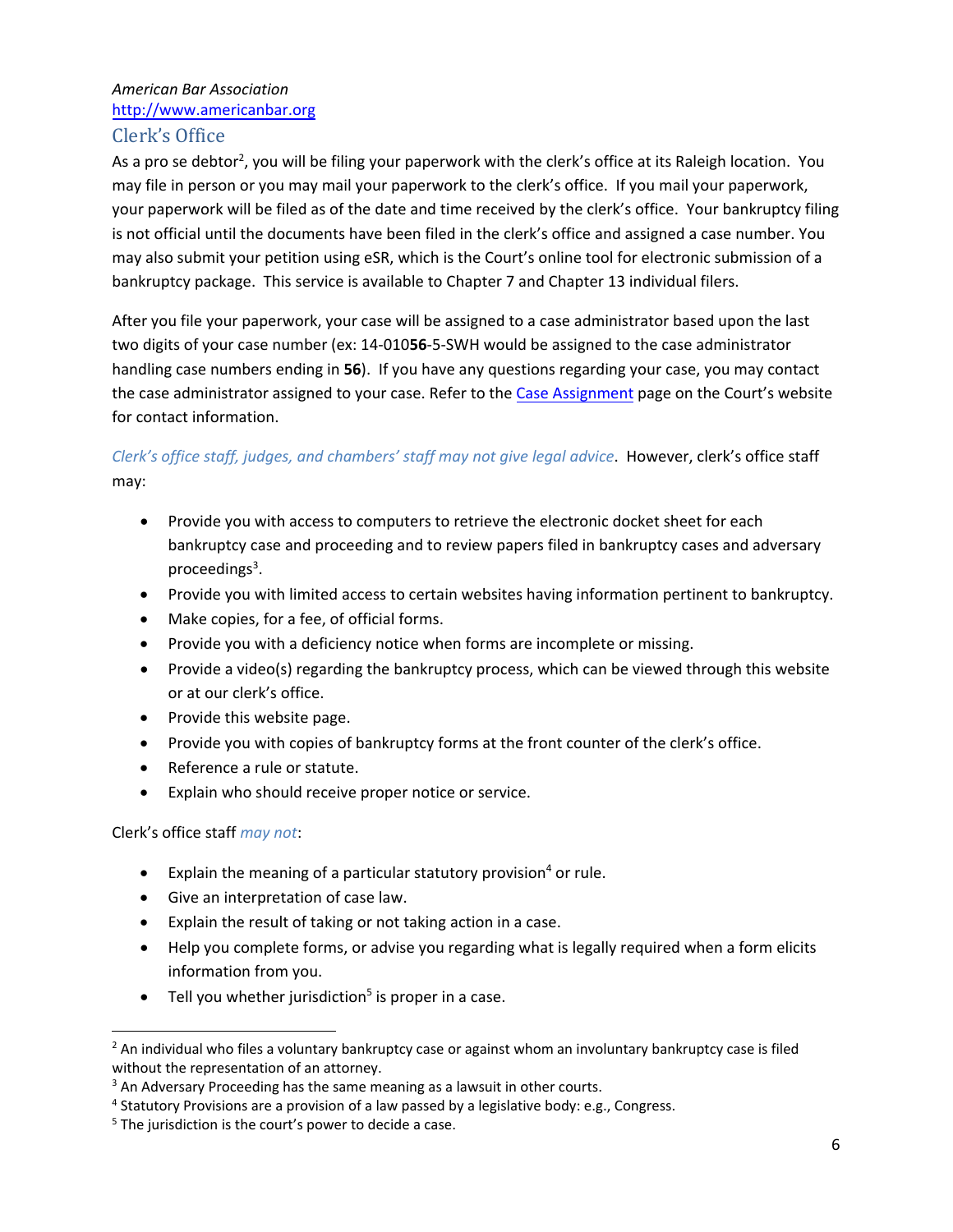- Tell you whether a complaint properly presents a claim.
- Provide advice on the best procedure to accomplish a particular goal.

### Privacy Notice

All users of the United States Bankruptcy Court for the Eastern District of North Carolina please be advised that upon the filing of a petition for bankruptcy, all information contained therein and filed thereafter, is accessible to the general public through the Internet, as well as at the courthouse, according to 11 U.S.C. Section 107 "Public access to papers":

- a. Except as provided in subsections (b) and (c) of this section and subject to section 112, a paper filed in a case under this title and the documents of a bankruptcy court are public records and open to examination by an entity at reasonable times without charge.
- b. On request of a party in interest, the bankruptcy court shall, and on the bankruptcy court's own motion, the bankruptcy court may‐ (1) protect an entity with respect to a trade secret or confidential research, development, or commercial information; or (2) protect a person with respect to scandalous or defamatory matter contained in a paper filed in a case under this title.
- c. The bankruptcy court, for cause, may protect an individual, with respect to the following types of information to the extent the court finds that disclosure of such information would create undue risk of identity theft or other unlawful injury to the individual or the individuals property:
	- 1. Any means of identification (as defined in section 1028(d) of title 18) contained in a paper filed, or to be filed, in a case under this title.
	- 2. Other information contained in a paper described in subparagraph (A).
- d. Upon ex parte application demonstrating cause, the court shall provide access to information protected pursuant to paragraph (1) to an entity acting pursuant to the police or regulatory power of a domestic governmental unit.
- e. The United States Trustee, Bankruptcy Administrator<sup>6</sup>, Trustee<sup>7</sup>, and any auditor serving under § 586(f) of title 28:
	- 1. Shall have full access to all information contained in any paper filed or submitted in a case under this title; and
	- 2. Shall not disclose information specifically protected by the court under this title.

### Before You File

This section contains information that you should know before you file your bankruptcy case. If you fail to follow the suggestions provided in this section, your case may be dismissed.

The Bankruptcy Code requires that you complete credit counseling, or qualify for a waiver of the credit counseling requirement, *PRIOR TO* filing your bankruptcy petition. Credit Counseling should be taken *PRIOR TO* filing your petition;



financial management should be taken *AFTER* filing your petition. There is a fee associated with taking the Credit Counseling course.

 $6$  Oversees the administration of estates and supervises trustees and other estate fiduciaries in bankruptcy cases.

 $<sup>7</sup>$  An individual appointed to administer the bankruptcy estate during a bankruptcy case</sup>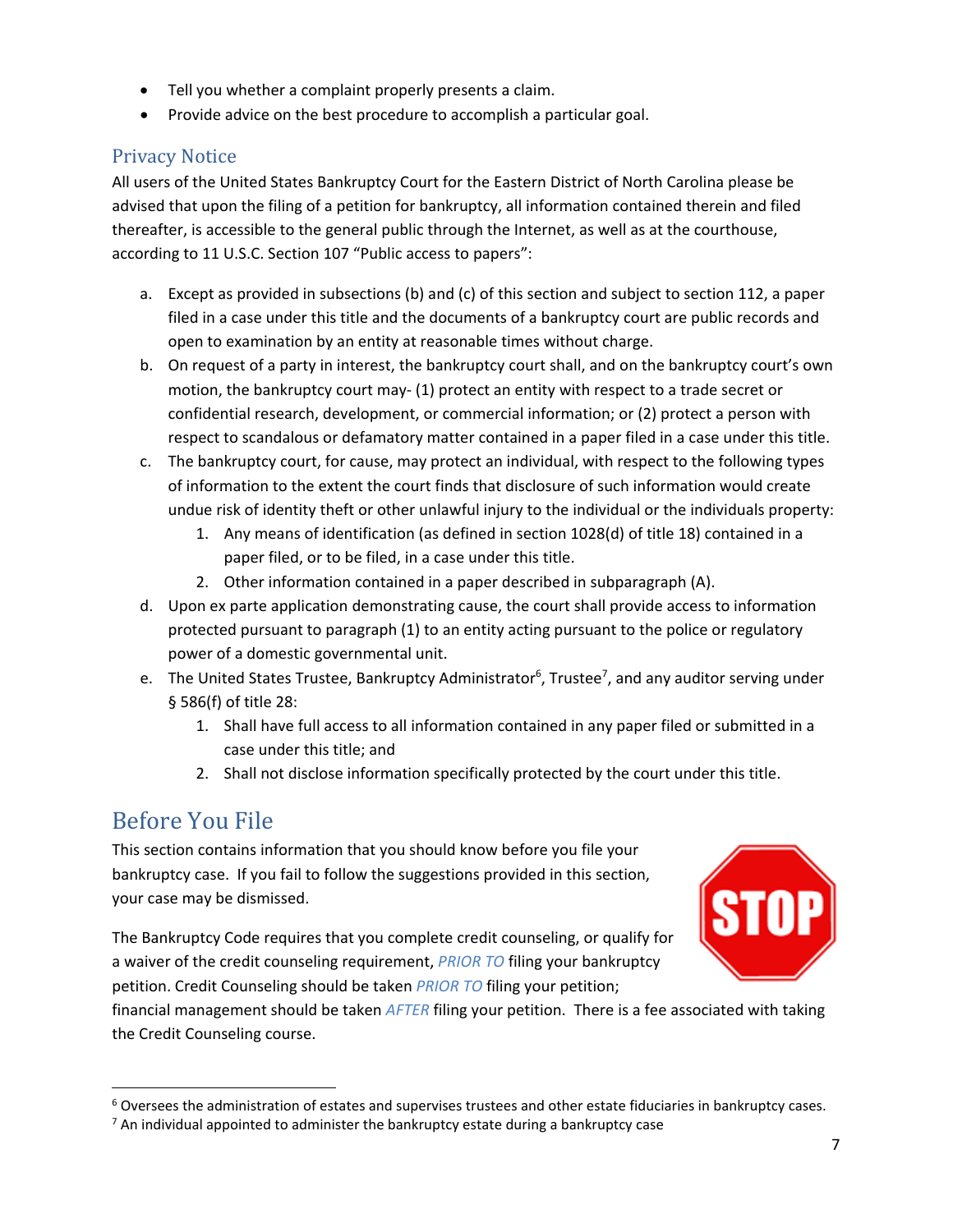### Questions to Ask

1. Do you qualify for a waiver of the credit counseling requirement?

**Note:** Please refer to 11 U.S.C. § [109\(h\)](https://law.abi.org/) of the Bankruptcy Code for information regarding qualifications.

If you meet the qualifications, complete the section of the voluntary petition accordingly. In addition, a motion for exemption/waiver is required.

2. If not, or if you are unsure if you qualify for a waiver, have you completed the credit counseling requirement? Refer to the link below to access the list of approved credit counseling agencies.



Bankruptcy Administrator Forms and Publications

3. Have you had one or more prior bankruptcy cases pending within the past year?

If so, then you should review 11 [U.S.C.](https://law.abi.org/)  $\S$  362 of the Bankruptcy Code carefully to determine what effect this may have on your new bankruptcy case.



[Video of hearing on Motion to Extend Automatic Stay](https://www.nceb.uscourts.gov/sites/nceb/files/Pro%20Se%20Motion%20to%20Extend%20Stay%20Hearing.mp4) 

# Types of Bankruptcy

Although the clerk's office cannot advise you on which chapter of bankruptcy you should file, the following information about each chapter may assist you in making that determination:

### Chapter 7: Liquidation



Bankruptcy Basics – Chapter 7

### Purpose

Chapter 7 is designed for debtors in financial difficulty that do not have the ability to pay their existing debts. The purpose of filing a Chapter 7 of the Bankruptcy Code is designed to give honest individuals who find themselves in financial difficulty a "fresh start."

### **Eligibility**

If an individual makes a full disclosure of his/her financial affairs, submits to examination by the trustee and creditors<sup>8</sup>, has not committed fraudulent acts prior to or in connection with the bankruptcy, has not received a chapter 7 discharge within 8 years or a chapter 12 or chapter 13 discharge in a case commenced within 6 years (unless certain requirements are met) and is not "abusing" the bankruptcy process, then that individual is entitled to the "fresh start."

 $8$  A person or entity that has a claim against the debtor that arose at the time of or before the filing of the voluntary bankruptcy case.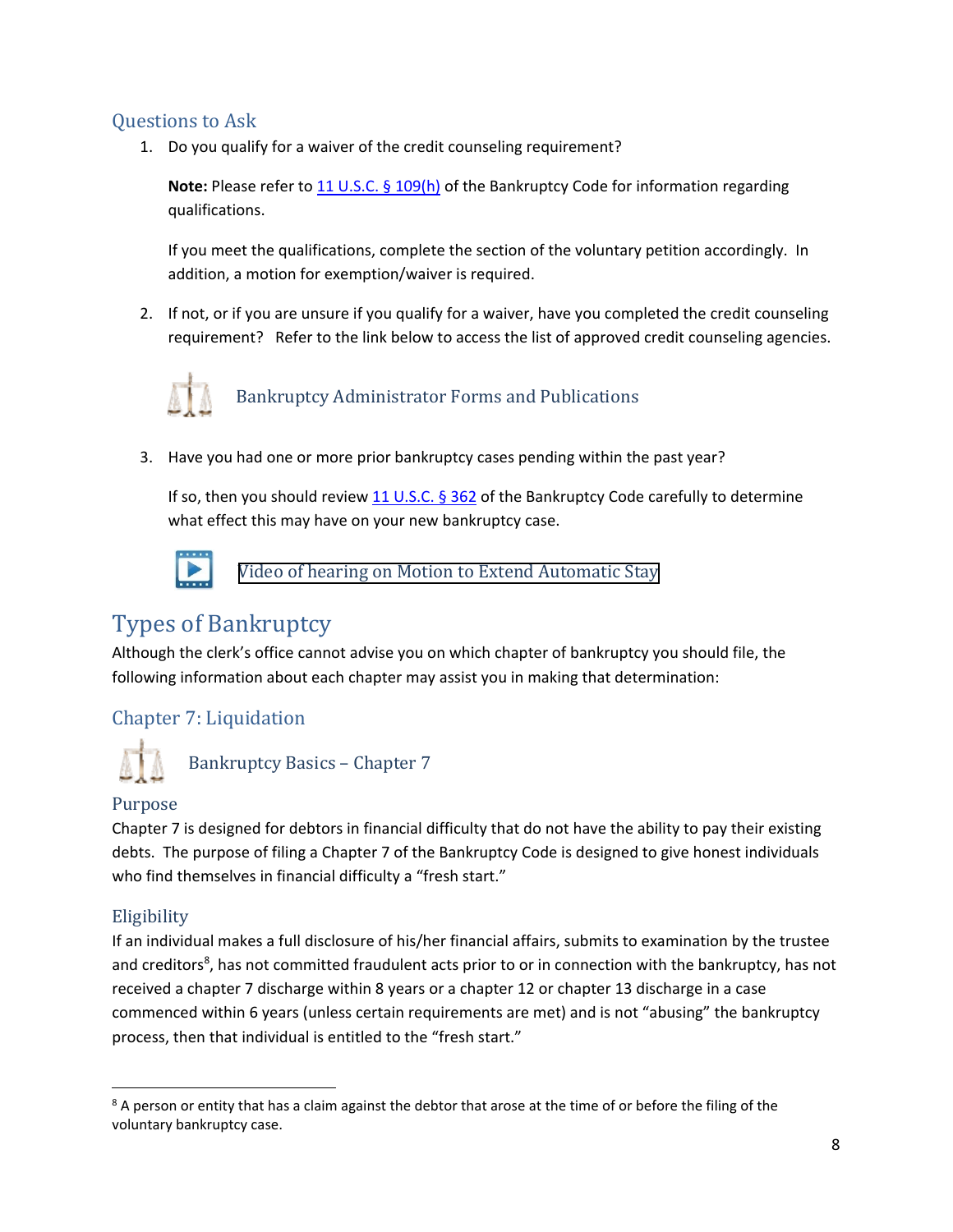### Automatic Stay

There are several elements that make up the "fresh start" in a chapter 7 case. The first is the automatic stay which goes into effect immediately upon filing the petition. The stay prohibits creditors from taking any action to collect most pre‐bankruptcy debts. This means no lawsuits or repossessions outside of the bankruptcy case, and no threatening telephone calls and collection letters; however, if you have filed more than one bankruptcy petition within the last year, the stay may be limited to 30 days or may not exist at all.

### Property Rights

Under this chapter, a trustee takes possession of your property, sells or otherwise disposes and uses the money derived from any such sales to pay your creditors according to the priorities of the Bankruptcy Code.

Another aspect of the fresh start is the debtor's right to retain exempt property. Exemptions<sup>9</sup> provided by North Carolina state law, are recognized in federal bankruptcy cases, and chapter 7 debtors may keep exempt property. The chapter 7 trustee cannot sell property that the debtor claims as exempt. If you choose to claim exemptions under North Carolina law, the types and amount of property that can be exempted from bankruptcy are listed on Local Form 2, [Schedule](https://www.nceb.uscourts.gov/sites/nceb/files/Schedule%20C-2%20Claim%20for%20Exemptions_Other%20Jurisdictions_4_2006.pdf) C-Property Claimed as Exempt, which is available from the clerk or online. Exemptions are claimed, see [Local](https://www.nceb.uscourts.gov/court-info/local-rules-and-orders) Rule 4003 on the Court's website, by completing and filing this form with your bankruptcy petition.

### Reaffirmation Agreements

Reaffirmation agreements are agreements entered into by the debtor and a creditor by which the debtor agrees to continue to make payments on an existing debt that might otherwise be dischargeable. Often, the original contract between the debtor and the creditor allows the creditor to repossess the property securing the loan if the debtor files for bankruptcy. If this is the case, the creditor will agree to waive this provision of the contract if the debtor agrees to continue making payments under the reaffirmation agreement. Once the reaffirmation agreement has been signed by both the debtor and the creditor, the creditor may not repossess the property securing the loan and the debt remaining on the loan may not be discharged by the bankruptcy. If you were to later surrender the collateral securing the loan and there was a deficiency remaining, the debt would not be discharged and the creditor could seek collection of the deficiency. Therefore, you should carefully read and fully understand the terms of the reaffirmation agreement prior to signing it.



Reaffirmation Agreement Package



Reaffirmation Agreement Hearing Video

### Discharge

Probably the most important part of your fresh start is the discharge<sup>10</sup>, which eliminates your personal liability for most of your pre‐bankruptcy debts.

 $9$  A debtor's holdings and possessions that, by law, a creditor cannot attach to satisfy a debt.

 $10$  The release of a debtor from monetary obligations upon adjudication of bankruptcy.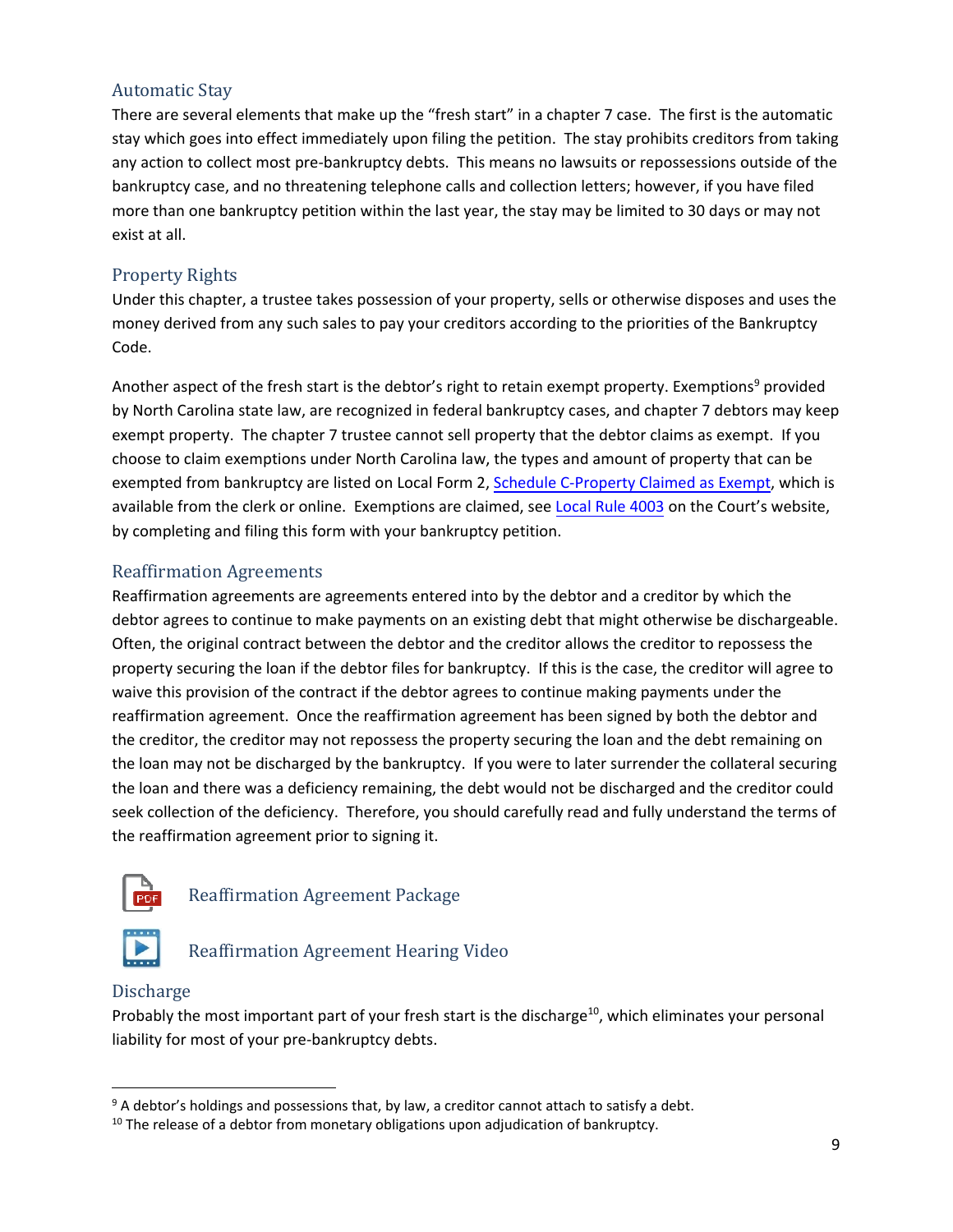The discharge injunction will go into effect when the discharge order is entered. It will replace the automatic stay and will be your permanent protection from creditor harassment. The discharge injunction does not prevent creditors from repossessing their collateral if your secured loans are in default. You are protected, however, from any actions by a creditor to collect a discharged debt. If a creditor tries to collect a discharged debt from you, that creditor may have violated the discharge injunction and could be held in contempt.

Any agreement you sign after entry of the discharge order agreeing to repay a discharged debt is void and unenforceable. Agreements that you signed prior to the entry of the order of discharge agreeing to be personally liable for a pre‐petition debt may be enforceable if the requirements of the Bankruptcy Code are met.

You may want to pay a debt that has been discharged and you may do so. Keep in mind, however, that any payment you make is strictly voluntary on your part – you have no obligation to pay a discharged debt, and if a creditor should put pressure on you to collect a discharged debt, that creditor may be in violation of the discharge injunction.

#### *Please keep a copy of your discharge order for future reference.*

#### Non-Dischargeable Debts

Not all pre‐bankruptcy debts are discharged in chapter 7 cases. Obligations for alimony, child support, divorce settlements, educational loans, fines and penalties, and judgments arising from death or personal injury while driving under the influence of alcohol, drugs or another substance are not affected by your chapter 7 discharge. Educational loans excepted from discharge, nevertheless may be discharged if you can show that paying the debt will create an "undue hardship" for you and your dependents.

If you fail to list a creditor and that creditor had no knowledge of your bankruptcy, your obligation to that creditor may not be discharged. Debts that arose after the filing of your petition are not affected by the discharge.

Your chapter 7 discharge does not affect the liability of any co-maker, endorser or guarantor for your debts. If a friend guaranteed a loan for you with a bank, the bank is free to collect the debt from the guarantor.

#### Liens

A chapter 7 discharge will not affect the validity of most liens. If you borrowed money to purchase an automobile and the automobile is collateral for repayment of the loan, the lien on the automobile will survive your bankruptcy. The bankruptcy law permits debtors to avoid judicial liens (judgments) and nonpossessory, non‐purchase money liens on certain types of property (including household goods but generally not including automobiles), to the extent that the lien impairs an exemption. If you own property that would be exempt except for a judicial lien or a nonpossessory, non-purchase money lien, you may be able to avoid the lien to the extent of the exemption. Procedurally, a motion or adversary proceeding must be filed with the court requesting that such a lien be avoided – if not avoided, the lien remains enforceable.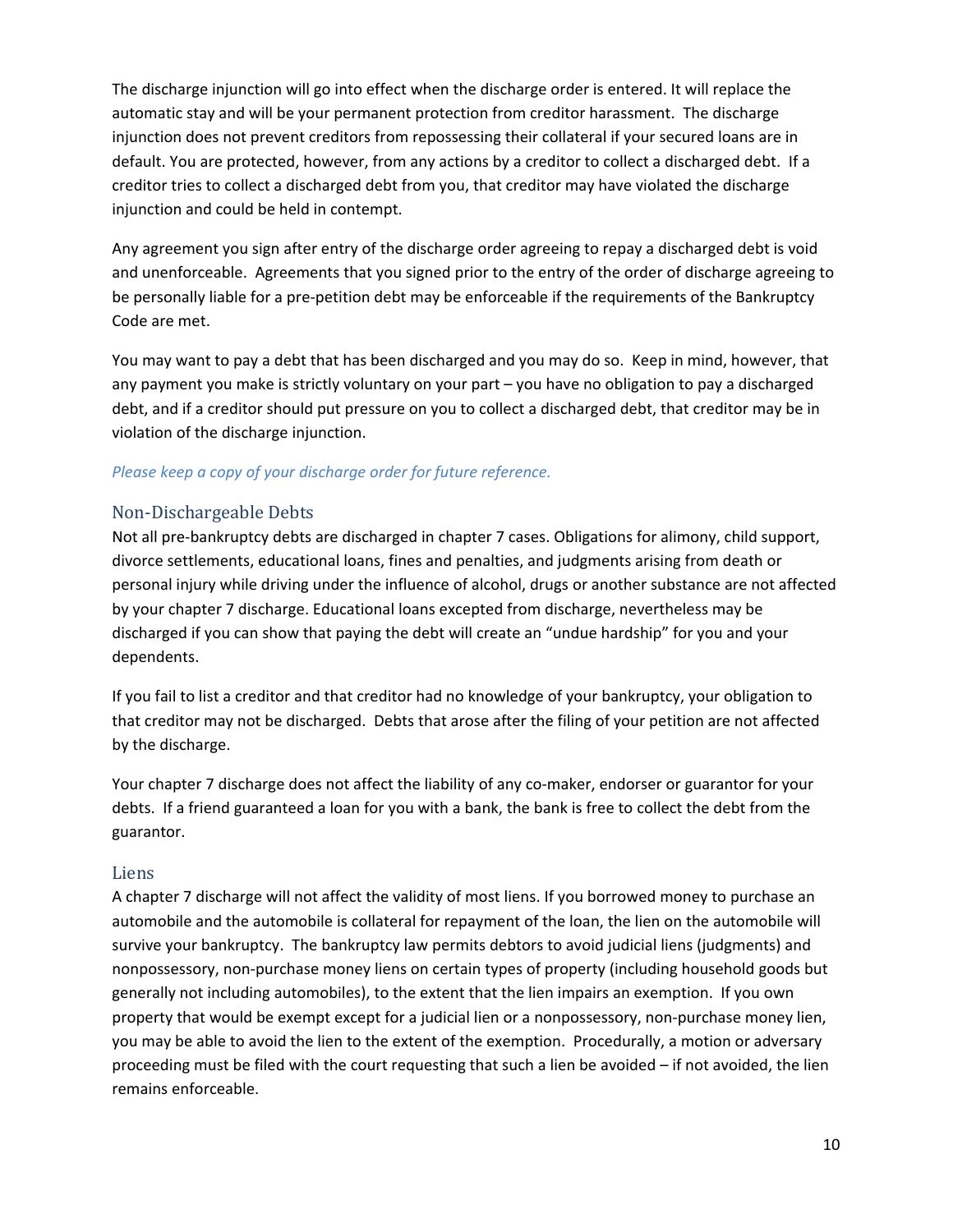### Chapter 13: Repayment of All or Part of the Debts of an Individual with Regular Income



Bankruptcy Basics – Chapter 13

#### Purpose

Chapter 13 is designed for individuals with regular income who are temporarily unable to pay their debts but would like to pay them in installments over a period of time.

#### Eligibility

You are only eligible for chapter 13 if your debts do not exceed certain dollar amounts set forth in the Bankruptcy Code. Under chapter 13, you must file a plan with the court to repay your creditors all or part of the money that you owe them, using your future earnings for three to five years.

#### Property Rights

Under Chapter 13, unlike Chapter 7, you may keep all your property, both exempt and non-exempt<sup>11</sup>, as long as you continue to make payments under the plan.

#### Automatic Stay

An automatic stay goes into effect immediately upon filing the petition and prohibits creditors from taking any action to collect most pre‐bankruptcy debts. This means no lawsuits or repossessions outside of the bankruptcy case, no telephone calls, and no collection letters. However, if you have filed more than one bankruptcy petition within the last year, the stay may be limited to 30 days or may not exist at all.

#### Discharge

After you have made all payments provided for in your plan, your debts are discharged except alimony and support payments, certain kinds of taxes owed for less than three years, and long term secured obligations. You must be current on all post‐petition domestic support obligations in order to have a plan confirmed by the court.

In order to obtain a discharge, you must certify that there are no outstanding post‐petition domestic support obligations due at least 30 days prior to entry of the discharge. Additionally, you may not receive a discharge if you have received a discharge in a chapter 13 case within the 2‐year period preceding the filing of the petition, or if you received a discharge in a chapter 7, 11, or 12 case within the prior 4 years.

*Please keep a copy of your discharge order for future reference.*

### Chapter 11: Reorganization



Chapter 11 is designed primarily for the reorganization of a business but is also available to consumer debtors. Its provisions are quite complicated, and any decision for an individual to file a chapter 11 case

 $11$  Non-exempt property is all the property that creditors may lawfully reach.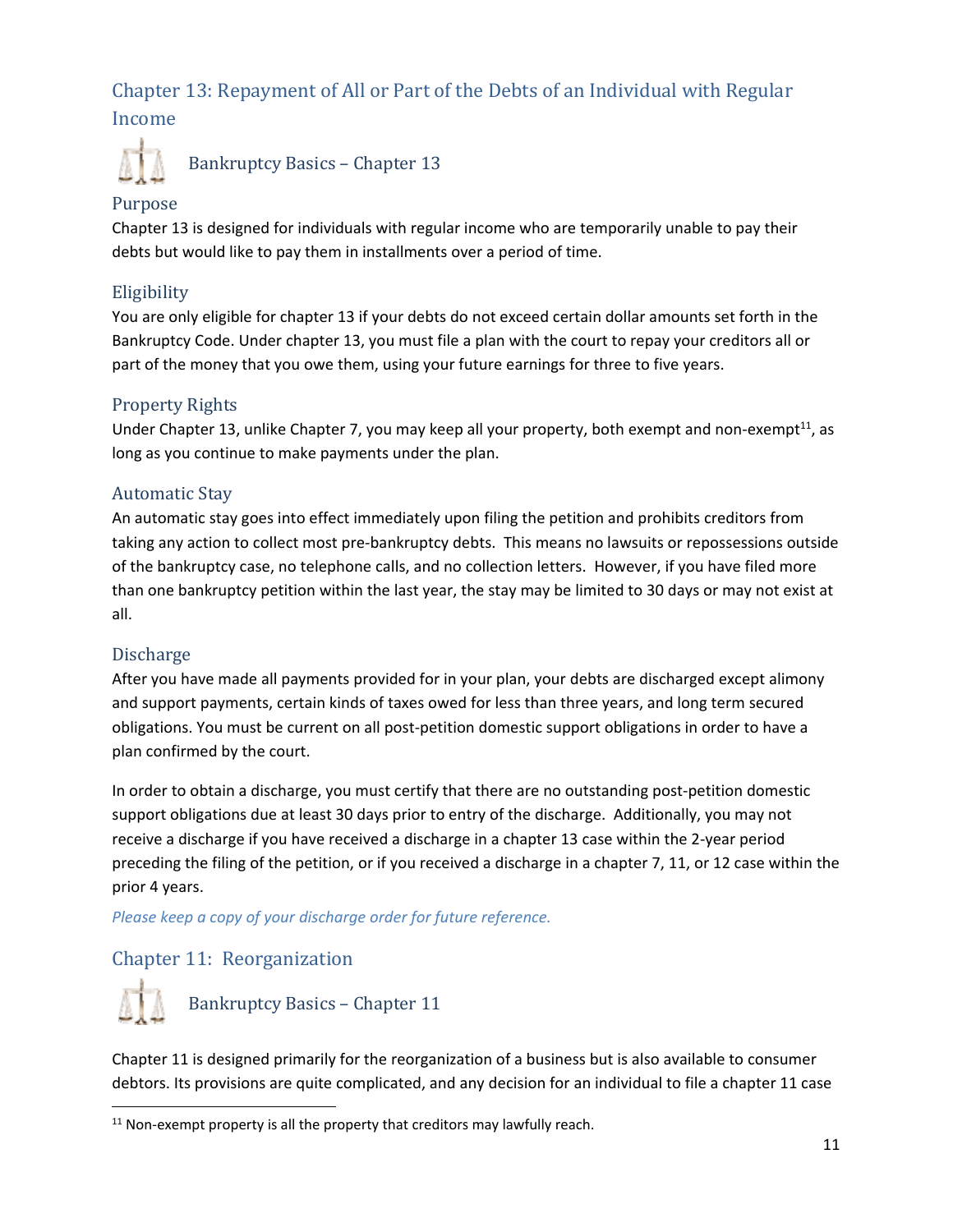should be reviewed with an attorney. Pursuant to Local Rule 2090‐1, chapter 11 debtors **must** retain counsel licensed to practice in this court.

### Chapter 12: Family Farmer or Fisherman Reorganizations



Chapter 12 is designed to permit family farmers or fisherman to repay their debts over a period of time from future earnings and is in many ways similar to a chapter 13. The eligibility requirements are restrictive, limiting its use to those whose income arises primarily from operating a family owned farm or commercial fishing operation.

# Information for Filing

At this point, you should know which chapter of bankruptcy you wish to file. Below are links to checklists for each chapter of bankruptcy. These checklists will guide you in determining which schedules and statements need to be filed with your petition so that your case will not be dismissed.

You will also find a link to a complete sample petition for chapter 7 and chapter 13 to assist you.

You will find links to forms on each checklist. You may print the forms and complete them yourself, or you may find copies of the forms and petition checklists in each clerk's office location. If you choose to file electronically using eSR, paper forms will not be necessary.

Please review the checklist for your chapter carefully.

*Do not leave anything blank on the schedules* – if a question or section is not applicable to you, please put "None."



Official Bankruptcy Forms

Chapter 7 Checklist



Chapter 13 Checklist



Chapter 12 Checklist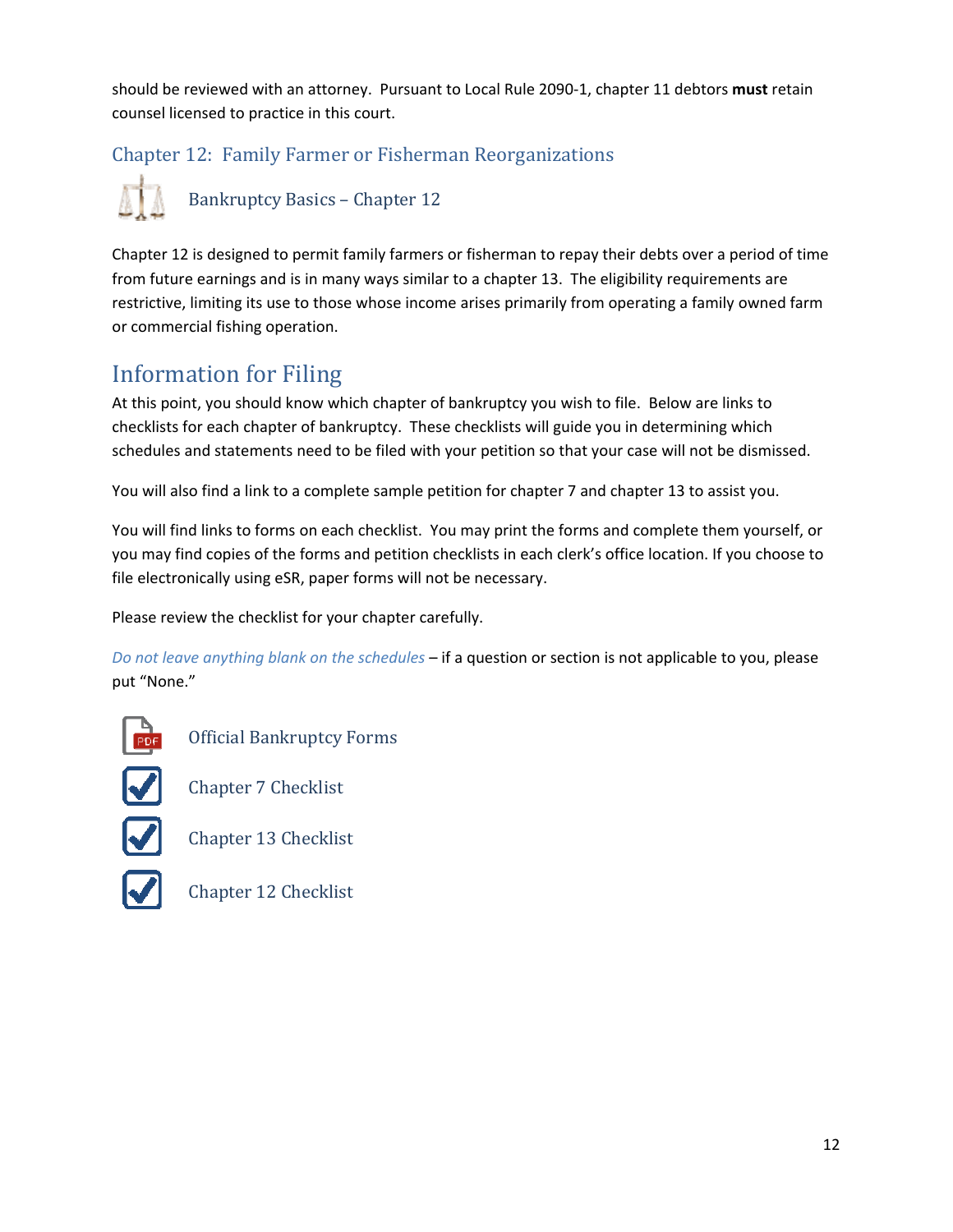The Accelerated Filing checklist should be used when a petition must be filed in an emergency situation. This checklist contains the documents that are necessary in order for the accelerated petition to be accepted for filing. The remaining schedules and statements are due within fourteen (14) days of the date the petition was filed.



### Accelerated Filing Checklist

You will notice that each checklist requires filing of a mailing matrix. Click on the following link to learn how to create a creditor mailing matrix. The mailing matrix will be created automatically should you choose to file electronically using eSR.



Create a Creditor Mailing Matrix

### Discrimination

The bankruptcy law prohibits governmental units from discriminating against you because of your bankruptcy petition. A city, county, state or federal government may not deny you a license, permit, charter or franchise because of your bankruptcy.

You also have the protection from discrimination in employment by either a governmental unit or private employer. If you are fired, don't get promoted, or are denied a raise because of your bankruptcy, your employer may have violated the anti‐discrimination provision in the Bankruptcy Code and the employer may be liable to you for damages. Similarly, if you apply for new employment, the prospective employer is prohibited from denying you employment based solely on your bankruptcy filing.

# Penalty of Perjury

It is important to remember that when you sign any form submitted for filing, you are declaring under penalty of perjury that the information provided is both true and correct.

### During Your Case

This section introduces you to situations that may arise during your bankruptcy case.

### Important Things for You to Know

### Memorandum to Debtor(s) and Order & Notice to Debtor(s)

You will receive a Memorandum to Debtor(s) from the court giving you general information about your case, including important dates. This memorandum will also list the name and telephone number of the deputy clerk assigned to your case. If you file a chapter 13, the Order & Notice to Debtor(s) will give you important information pertinent to filing a chapter 13 case, including the name of the trustee assigned to your case and directions regarding plan payments. If you file a chapter 7, the Order & Notice to Debtor(s) will give you important information pertinent to filing a chapter 7 case, including a deadline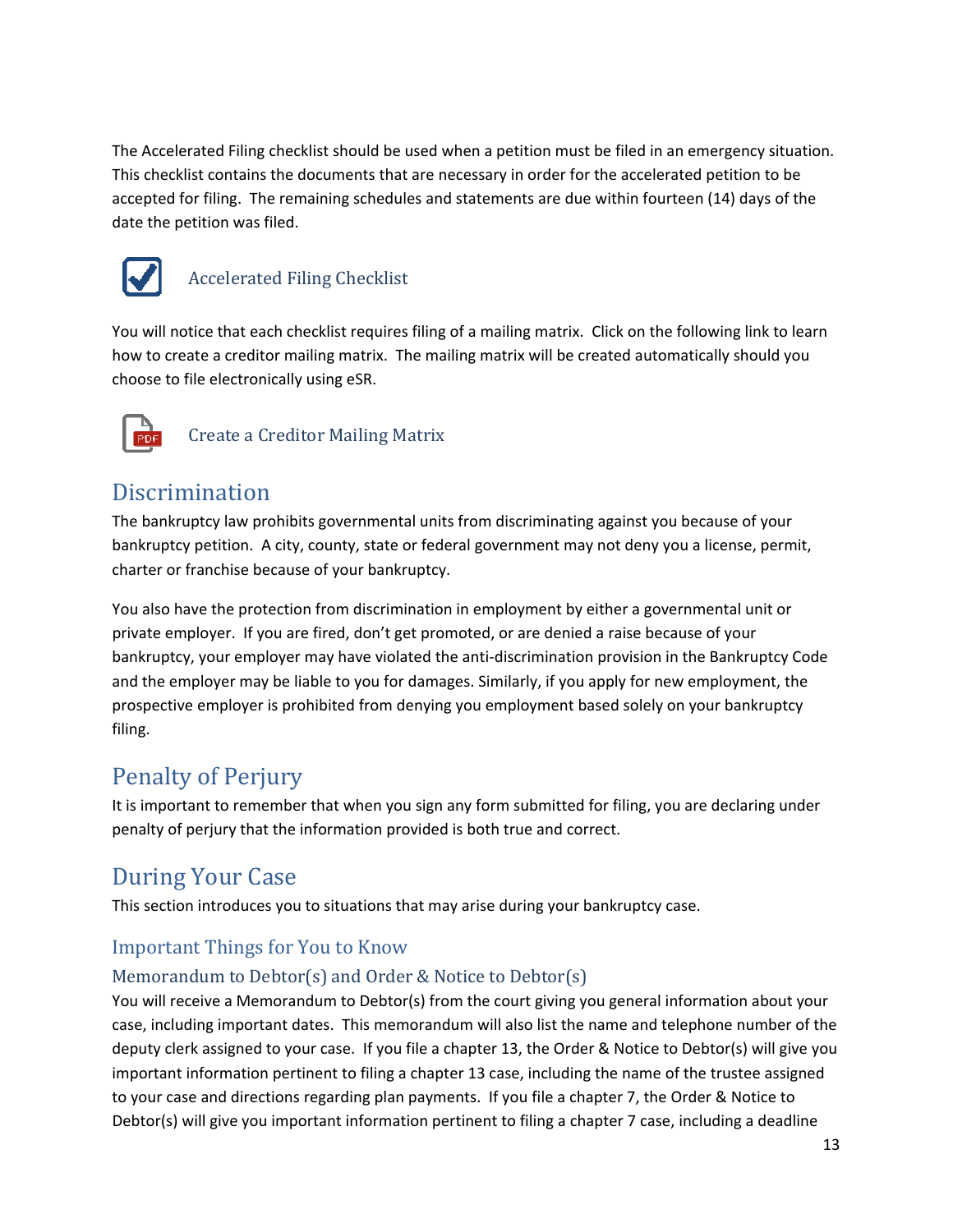for filing a certification that you have completed an instructional course concerning personal financial management, as well as instructions on submitting tax returns and pay stubs to the Bankruptcy Administrator.

### Debtor Electronic Bankruptcy Noticing

The Debtor Electronic Bankruptcy Noticing (DeBN) is a Bankruptcy Noticing Center (BNC) program that allows debtors to receive orders and notices sent by the Court via email rather than by U.S. Mail. Only the Court can serve notices on the debtor electronically. Service requirements for other parties in a bankruptcy case do not change with DeBN. You are required to file a form to either opt in or opt out of electronic noticing in your bankruptcy case. The form must be accompanied by a copy of a government issued ID (ie driver's license, passport). See the following link for more information.



### Deficiency Notices

If you fail to file a document that is required by the court or if you file a document that is not acceptable by the court, you will receive a deficiency notice. The deficiency notice will identify the document(s) you have failed to file and/or will provide you with guidance as to what is unacceptable about a document you have filed. You should review the deficiency notice carefully and seek to correct the error in filing immediately.

### Amendments to Documents

If you file amended documents in your case, you should attach a verification page to the amended document indicating the information contained in the document is true and correct. If the schedules are being amended, also attach an amended summary of schedules. Click the link below to view a sample verification form and Summary of Schedules.



Declaration About Debtor's Schedules

Summary of Schedules

### Your Attendance is Required

### At Your 341 Meeting

You must attend the Section 341 meeting of creditors. It is normally held within 40 to 60 days of the date you file your bankruptcy petition. You will receive a notice from the court indicating the date, time and location of this meeting. If you do not attend, an order may be entered by the court directing you to appear and show cause as to why your discharge should not be denied or your case dismissed. You will also receive a memorandum from the court containing basic information, as well as an order and notice from the court with detailed instructions as previously stated.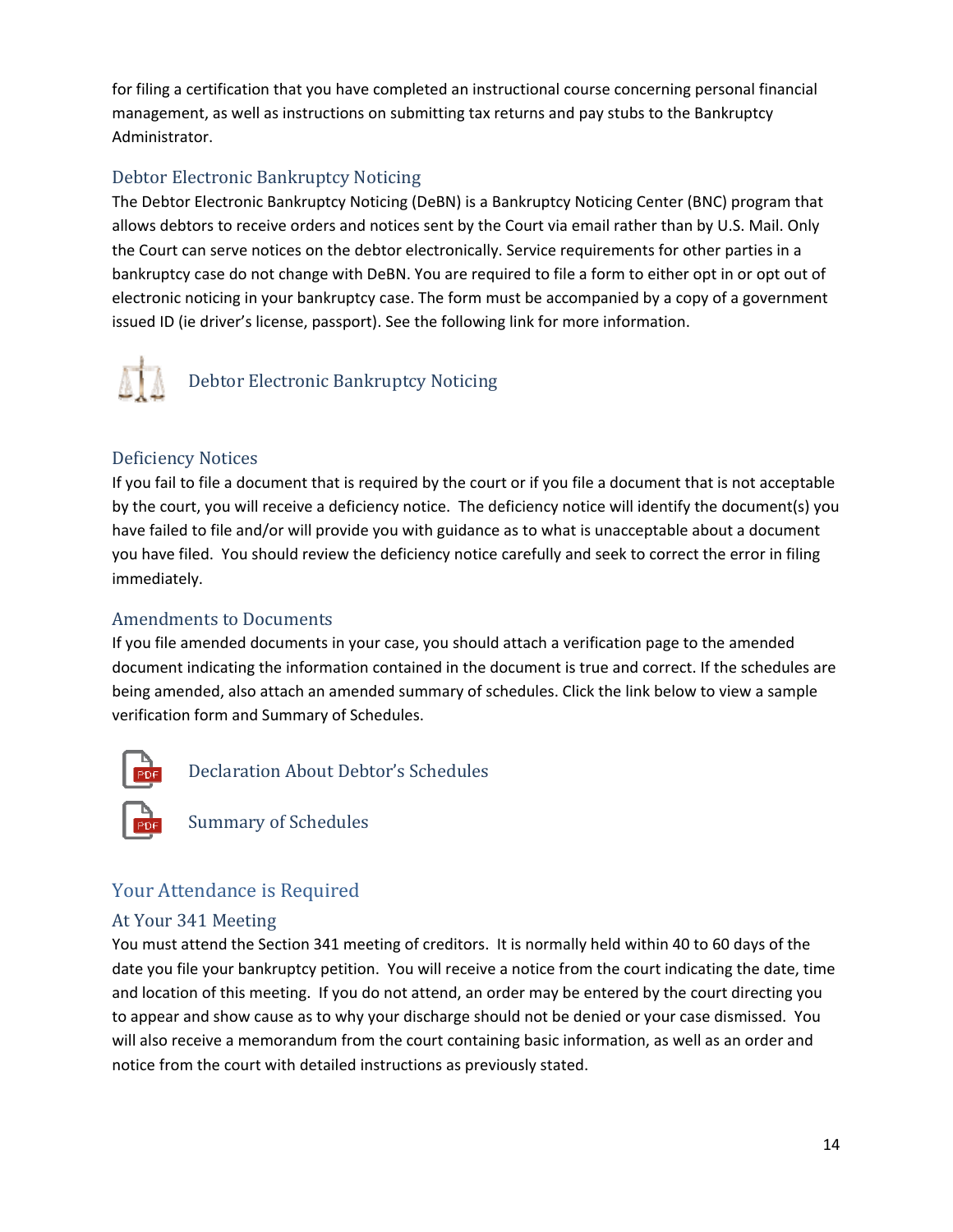At the 341 meeting of creditors, you will be examined under oath by the court-appointed officer presiding over the meeting. You must bring a government‐issued picture identification and evidence of your social security number to the meeting. You are expected to dress appropriately‐ shorts, tank tops, etc., are not considered appropriate attire.



Chapter 7 341 Meeting Part 1 Chapter 7 341 Meeting Part 2

Chapter 13 341 Meeting

### At Court Hearings

You must attend any hearing scheduled before the court unless counsel is obtained. Examples of these hearings include hearings on motions to extend or impose the automatic stay, motions for relief from the automatic stay, reaffirmation agreements, motions to dismiss, and orders to appear and show cause, among others. If you fail to appear at a hearing, you risk having action taken against you or your property, including dismissal of your case.

When you receive a notice of hearing from the court, read it carefully. Pay close attention to the time, date, and location of the hearing. Directions to court locations are on the court website. Arrive on time dressed appropriately; shorts, tank tops, and halter tops are not suitable attire. Always stand when addressing the judge. If you are sworn in as a witness, speak clearly into the microphone. Young children can disrupt court proceedings and should not be brought to court unless absolutely necessary. If you cannot attend a hearing, please notify the court as soon as possible.

Please be aware that court hearings are recorded and are available to the public. Therefore, you should refrain from sharing any personal information such as social security numbers, account numbers, children's names, etc. during the course of your hearing.

If you have a hearing scheduled on one of these matters, you may click the link below to view a mock hearings to familiarize yourself with the procedure that will be followed in court:



Pro Se Videos

### Debtor Education/Financial Management Certificate

All individual debtors, except those filing chapter 12, are required to attend an online financial management course, or debtor education class, after filing a petition. You will receive a certificate upon completion of the course, which must be filed with the court. You cannot receive your discharge until the court receives the financial management certificate.

Chapter 13 debtors are provided the opportunity to attend a debtor education class, free of charge, prior to their 341 meeting of creditors.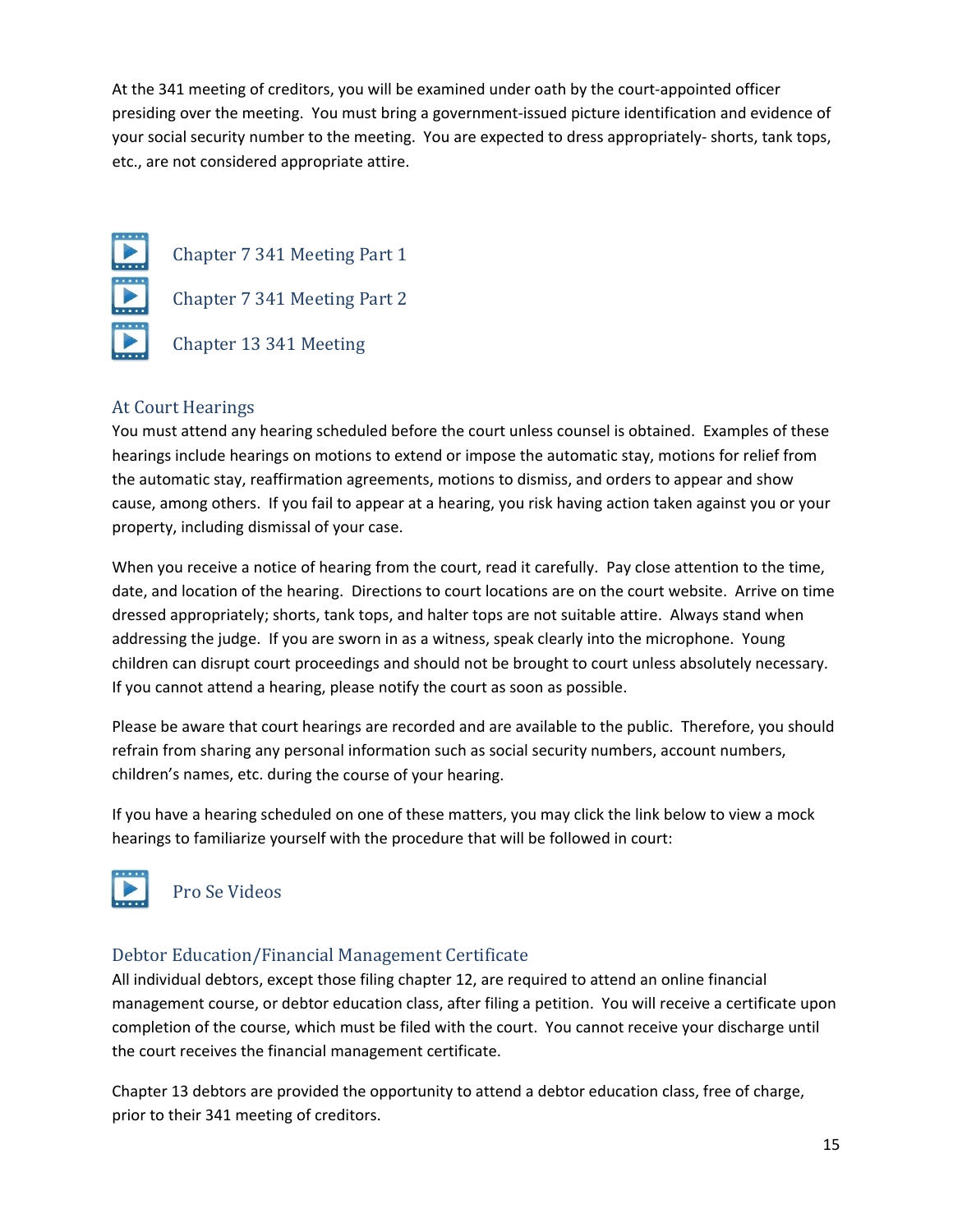# After Your Case

This section will help you understand what will happen at the end of, and after, your case.

There are several ways in which your case may end, all of which are discussed below:

### **Discharge**



The most preferable way for your case to end is by receiving a discharge. A discharge is received upon the satisfactory completion of your case. A discharge results in the following:

### Collection of Discharge Debts Prohibited

The discharge prohibits any attempt to collect discharged debt from the debtor. A creditor who violates this order can be required to pay damages and attorney's fees to the debtor. However, a creditor may have the right to enforce a valid lien, such as a mortgage or security interest, against the debtor's property after the bankruptcy, if that lien was not avoided or eliminated in the bankruptcy case. Also, a debtor may voluntarily pay any debt that has been discharged.

### Debts that are Discharged

The discharge order eliminates a debtor's legal obligation to pay a debt that is discharged. Most, but not all, types of debts are discharged if the debt existed on the date the bankruptcy case was filed or converted, if applicable. Debts that are Not Discharged:

Some of the common types of debts which are not discharged are:

- Debts for most taxes;
- Debts incurred to pay non-dischargeable taxes;
- Debts that are domestic support obligations
- Debts for most student loans:
- Debts for most fines, penalties, forfeitures, or criminal restitution obligations;
- Debts for personal injuries or death caused by the debtor's operation of a motor vehicle, vessel, or aircraft while intoxicated;

Some debts which are not properly listed by the debtor;

- Debts that the bankruptcy court specifically has decided or will decide in this bankruptcy case are not discharged;
- Debts for which the debtor has given up the discharge protections by signing a reaffirmation agreement in compliance with the Bankruptcy Code requirements for reaffirmation of debts; and
- Debts owed to certain pension, profit sharing, stock bonus, other retirement plans, or to the Thrift Savings Plan for federal employees for certain types of loans from these plans.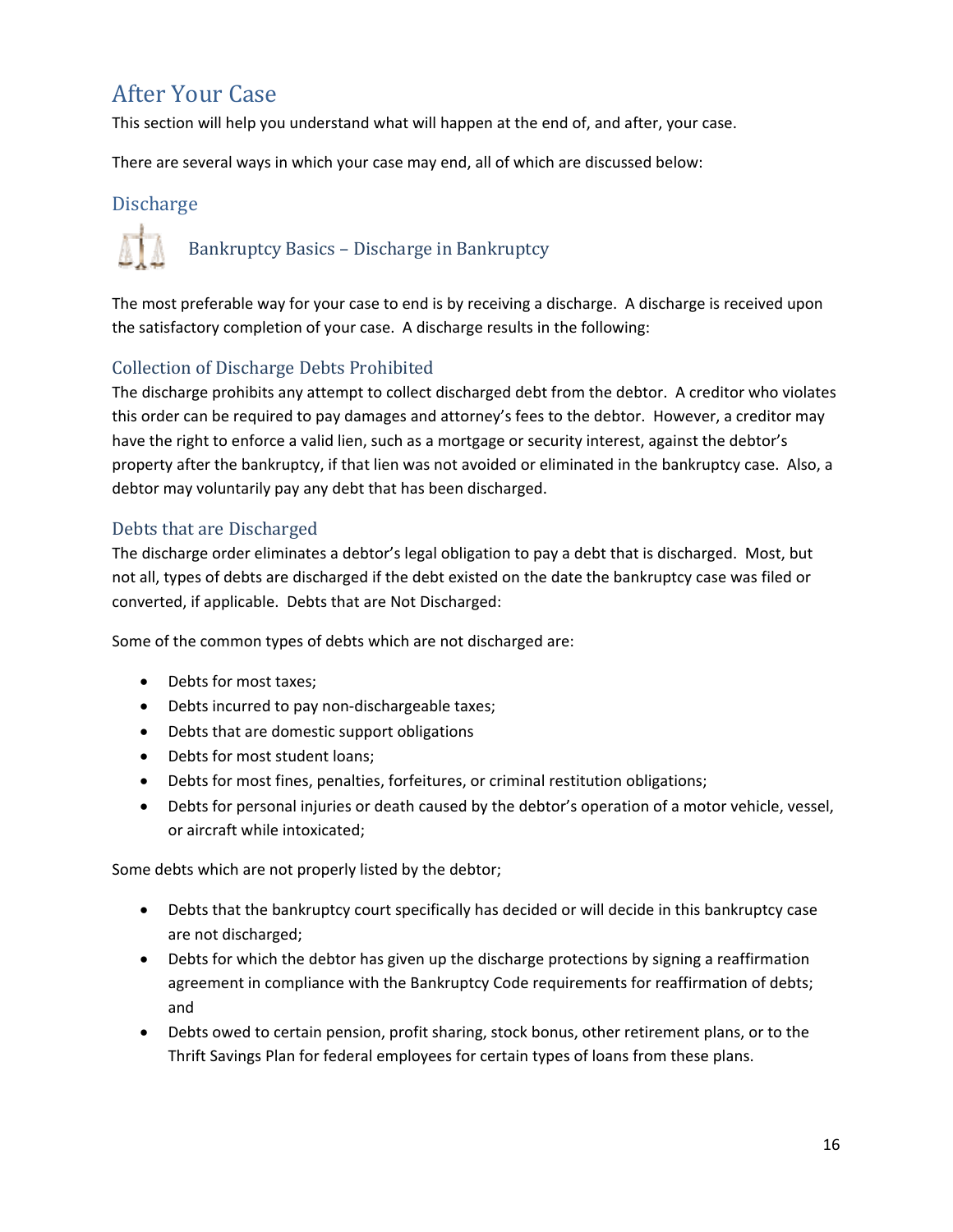This information is only a general summary of bankruptcy discharge. There are exceptions to these rules. Because the law is complicated, you may want to consult an attorney to determine the exact effect of the discharge in this case.

### Dismissal

Your case could be dismissed for a variety of reasons, including but not limited to failure to file required documents, failure to appear for a show cause hearing, failure to file a certificate of completion of credit counseling, or failure to make plan payments in a chapter 13 bankruptcy case. Regardless of the reason, if your bankruptcy case is dismissed (not completed), you will not receive the benefits of a discharge. The dismissal of your case may or may not affect your ability to file a bankruptcy case in the future. Also, in the event you are allowed to file another bankruptcy case, the protections offered to you by the Bankruptcy Code may or may not be adversely affected.

### Closing without Discharge

In certain cases in which the case was completed but the debtor failed to meet all the necessary requirements for receiving a discharge, the debtor's case will be closed without a discharge. This means that the debtor will not receive the benefits of the discharge.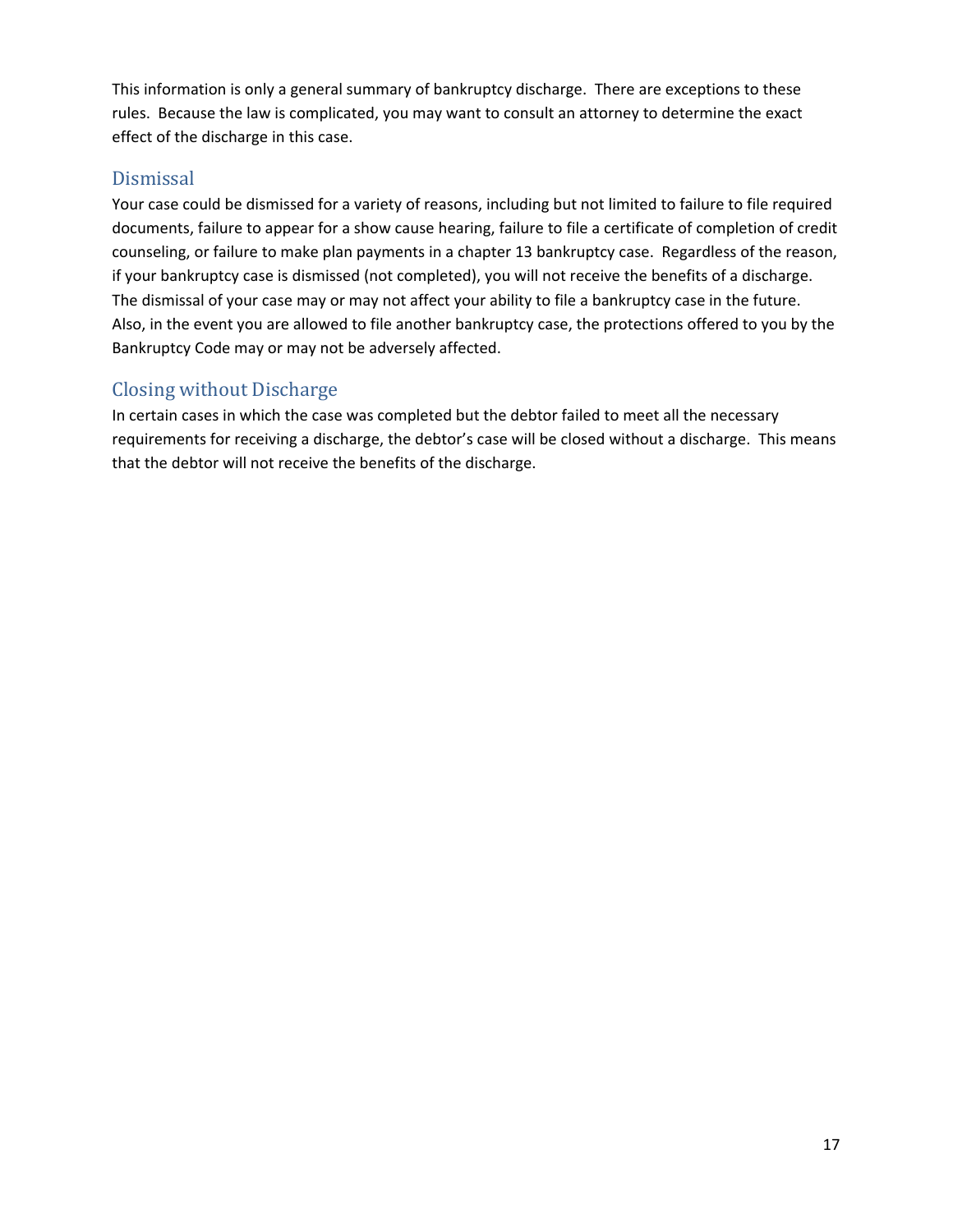# Glossary

### A

*Adversary Proceeding*: has the same meaning as a lawsuit in other courts. This means that one or more "plaintiff(s)" file a "complaint" against one or more "defendant(s)." In many situations an adversary proceeding is required if a plaintiff wants to obtain a particular type of relief. Consult Federal Rules of Bankruptcy Procedure Rule 7001 to determine if a particular type of relief requires an adversary proceeding.

#### B

*Bankruptcy Administrator*: oversees the administration of estates and supervises trustees and other estate fiduciaries in bankruptcy cases.

C

*Creditor*: a person or entity that has a claim against the debtor that arose at the time of or before the filing of the voluntary bankruptcy case.

#### D

*Debtor* – a person who files a voluntary bankruptcy case or against whom an involuntary bankruptcy case is filed.

*Debtor Electronic Bankruptcy Noticing (DeBN)* – a Bankruptcy Noticing Center (BNC) program that allows debtors to receive Court orders and notices sent by the Court via email rather than by U.S. Mail.

*Discharge*: the release of a debtor from monetary obligations upon adjudication of bankruptcy. See the U.S. Courts webpage for more information.

### E

*Exemptions*: a debtor's holdings and possessions that, by law, a creditor cannot attach to satisfy a debt. Please see the North Carolina Bankruptcy Law website for more information.

J

*Jurisdiction*: a court's power to decide a case

#### N

*Non‐exempt Property*: all the property that creditors may lawfully reach

#### S

*Statutory Provisions*: a provision of a law passed by a legislative body: e.g., Congress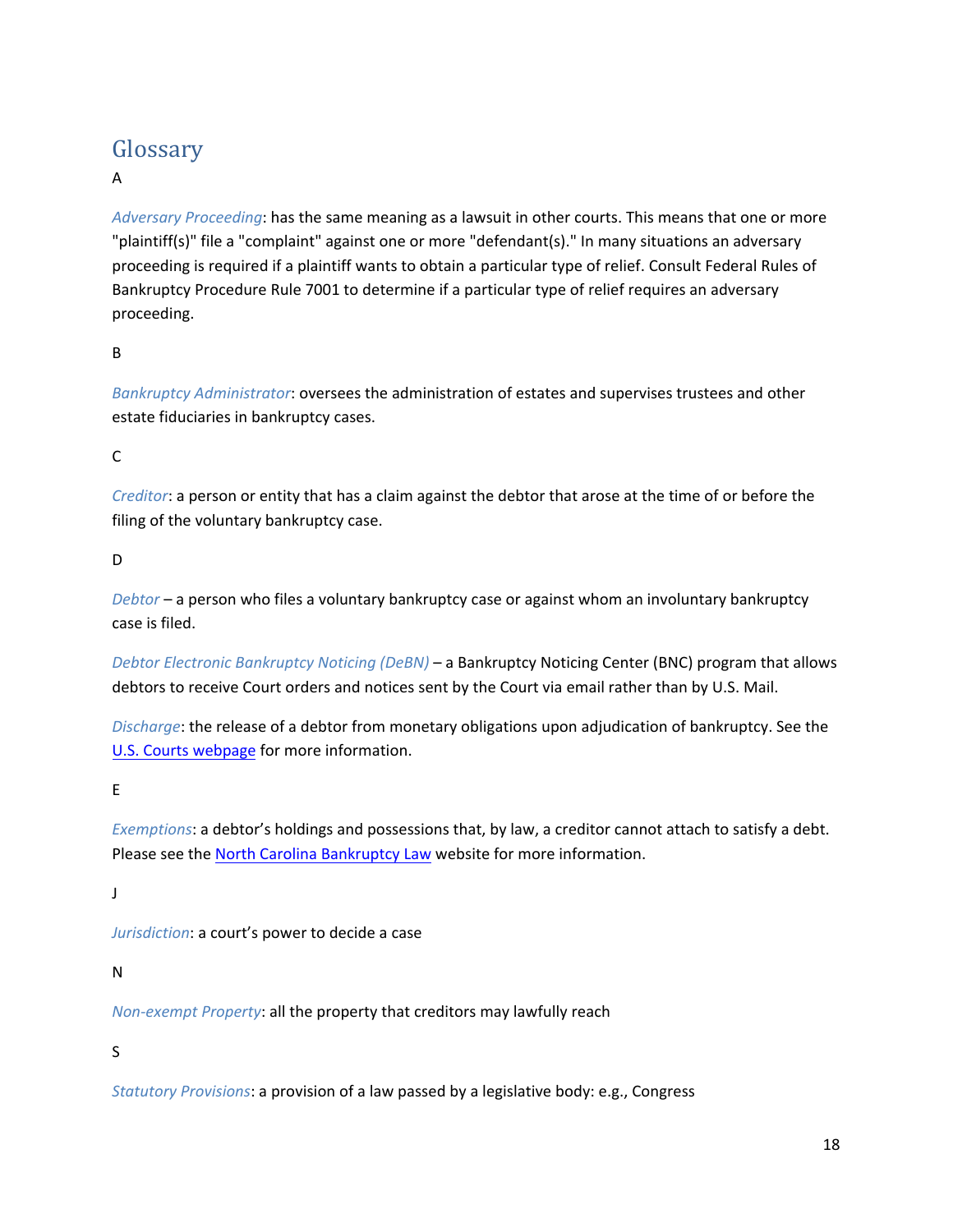*Trustee*: a person appointed to administer the bankruptcy estate during a bankruptcy case.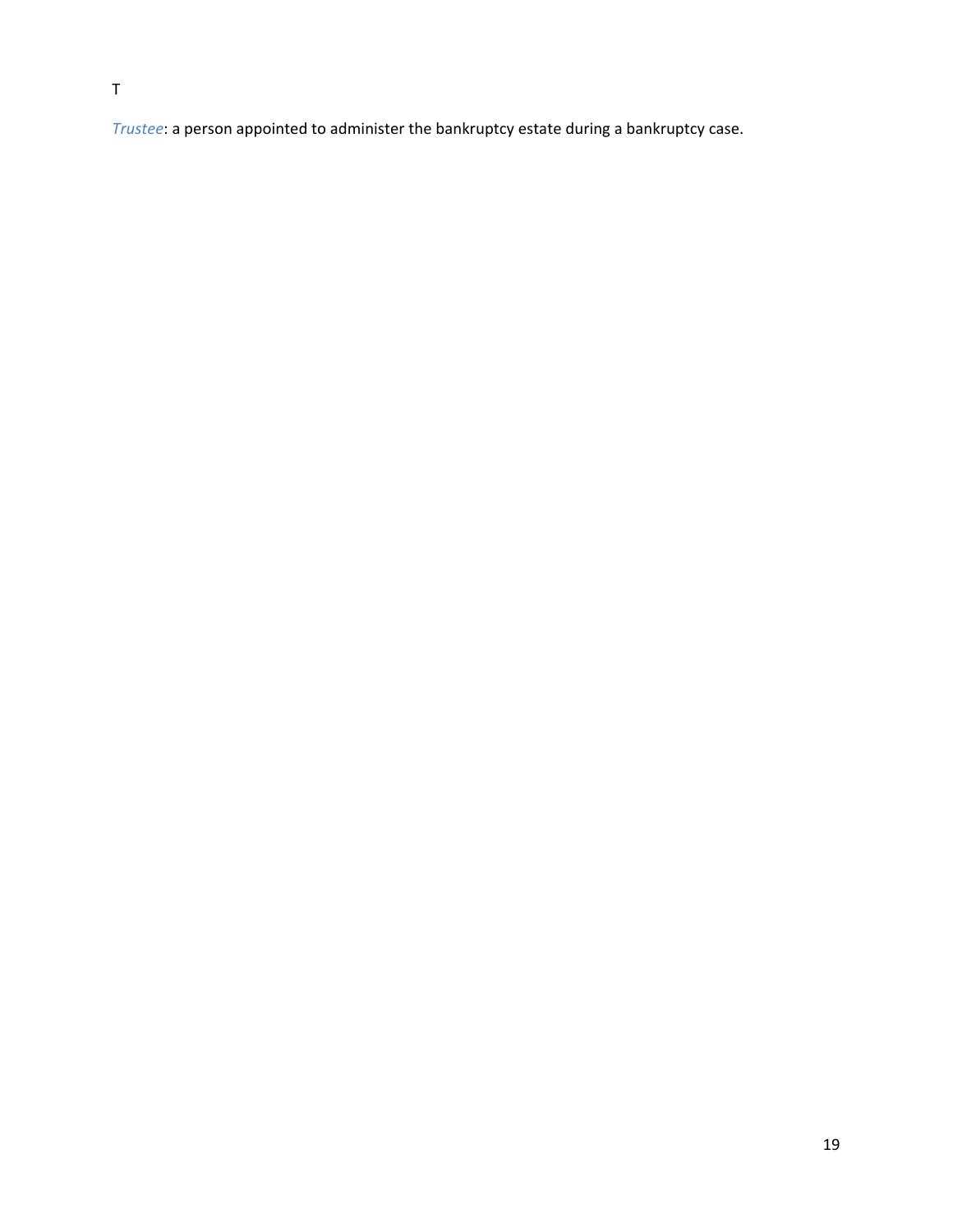# Petition Checklist for Chapter 7

Filing requirements for new chapter 7 cases in the following order:

\_\_\_\_\_ Filing Fee in full, Application to Pay Filing Fee in Installments or Application for Waiver of Filing Fee

\_\_\_\_\_ Voluntary Petition ‐ Official Form 101 or 201 ‐ (all pages) with signature of Debtor/Joint Debtor(s), and if applicable, debtor's attorney (if you are filing without assistance of an attorney, you must include your telephone number in case you need to be contacted by the court)

Part 5 (of Official Form 101) - Individual Debtor's Credit Counseling Briefing

\_\_\_\_\_ Certificate of the Credit Counseling Agency showing that you have completed the required counseling

Request Regarding Debtor Electronic Notice - to indicate whether or not you wish to receive notices from the court electronically (A copy of a valid ID needs to be attached.)

\_\_\_\_\_ Social Security number ‐ only include the last 4 digits of the Social Security number on the petition

Schedule A/B - (106A/B) - Real and Personal Property (listing of all your property)

\_\_\_\_\_ Schedule C ‐ (B6C) ‐ Claim for Exemptions (local form if you are claiming exemptions authorized under North Carolina law, or Federal Form 106C ‐Property Claimed as Exempt)

\_\_\_\_\_ Schedule D ‐ (Official Form 106D) ‐ Creditors Holding Secured Claims (list all creditors that have collateral for their debt)

\_\_\_\_\_ Schedule E/F ‐ (Official Form 106E/F) ‐ Creditors Who Have Priority and Non‐Priority Unsecured Claims – Priority: An unsecured claim that is entitled to be paid ahead of other unsecured claims that are not entitled to priority status. Priority refers to the order in which these unsecured claims are to be paid. Non‐Priority: A claim or debt for which a creditor holds no special assurance of payment, such as a mortgage or lien; a debt for which credit was extended based solely upon the creditor's assessment of the debtor's future ability to pay.

 $\Box$  Schedules G & H - (106G & 106H) - (if applicable)

\_\_\_\_\_ Schedule I ‐ (Official Form 106I) ‐ Current Income of Individual Debtor(s)

\_\_\_\_\_ Schedule J - (Official Form 106J) - Current Expenditures of Individual Debtor(s)

\_\_\_\_\_ Schedule J‐2 – (Official Form 106J2) – Expenses for Separate Household of Debtor 2 (if applicable)

\_\_\_\_\_ Summary of Assets & Liabilities (106Sum) and Declaration About Debtor's Schedules (106Dec)

\_\_\_\_\_ Statement of Financial Affairs

\_\_\_\_\_ Statement of Intention (if applicable)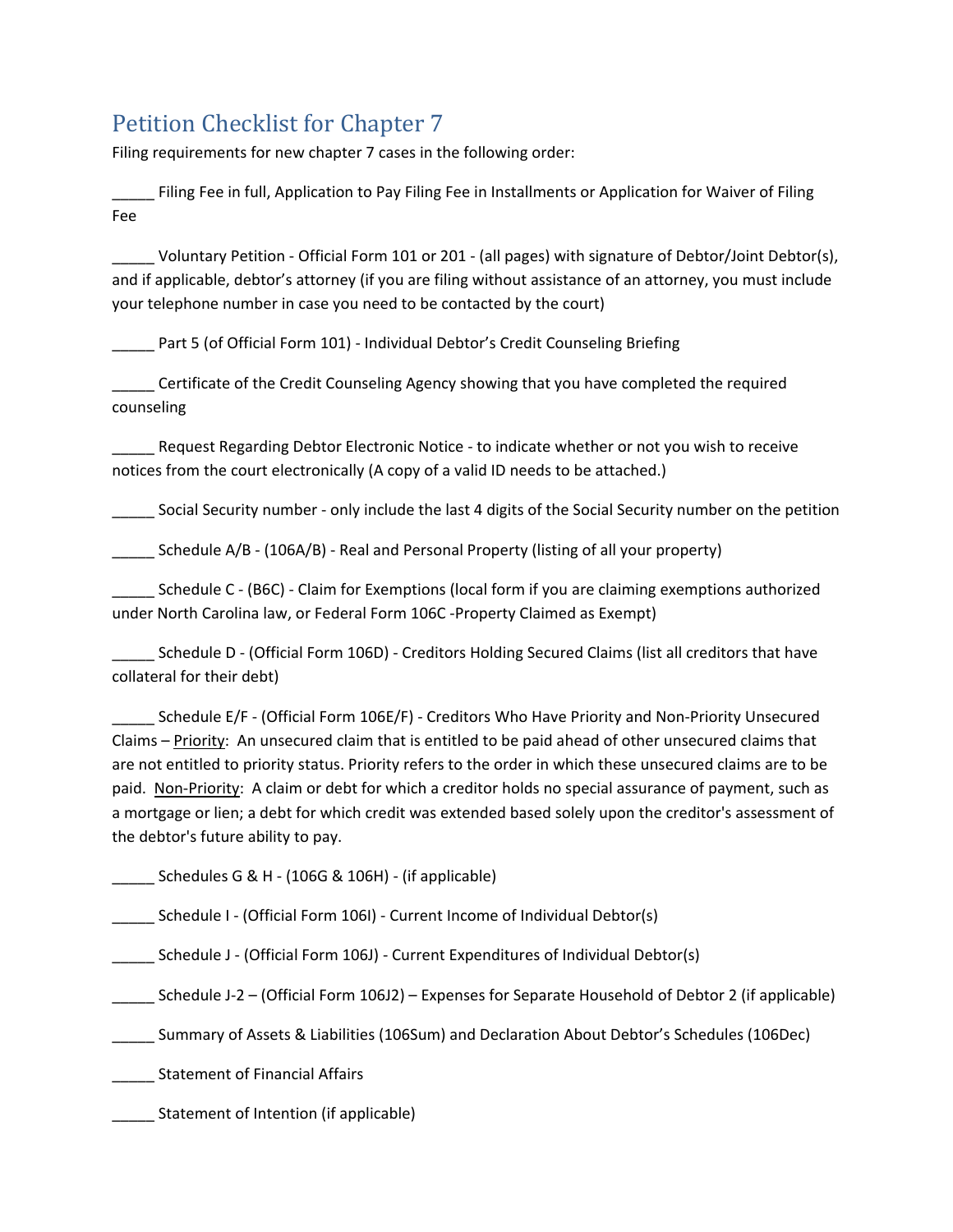\_\_\_\_\_ Mailing Matrix

\_\_\_\_\_ Certification of Mailing Matrix (a certificate signed by Debtor/Joint Debtor(s) that states you have listed all creditors shown in your petition and their addresses are true and accurate to the best of your knowledge)

\_\_\_\_\_Statement of Social Security Number (statement requiring the full social security number for the court but retained by the court as a non‐public document)

Disclosure of Compensation of Bankruptcy Petition Preparer – (Form 2800) (if you were assisted by anyone other than an attorney in the preparation of your petition)

Declaration and Signature of Non-Attorney Bankruptcy Petition Preparer (11 U.S.C. § 110) (Form 119) (if you were assisted by anyone other than an attorney in the preparation of your petition)

Statement of Current Monthly Income and Means Test Calculation (Form 122A-1) (if debts are primarily consumer debts)\*

\_\_\_\_\_Debtor Electronic Bankruptcy Noticing Request form with a copy of government issued ID.

*\*Information with regard to means testing and calculations may be found here.*

A deficiency notice is sent for any items which are omitted from the petition. Please make every effort to correct the deficiencies within the time allowed.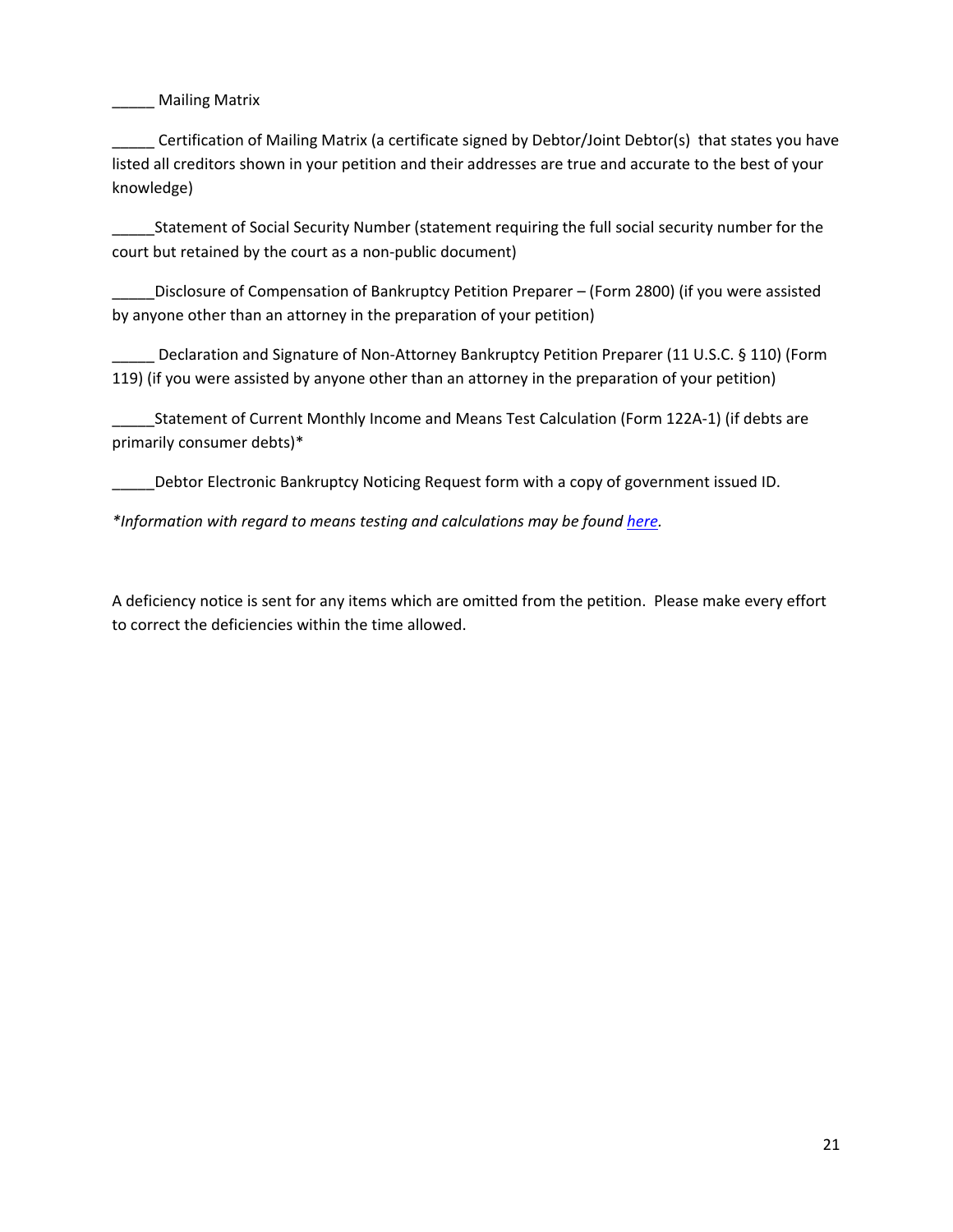# Petition Checklist for Chapter 13

Filing requirements for new chapter 13 cases in the following order:

Filing Fee in full or Application to Pay Filing Fee in Installments

\_\_\_\_\_ Voluntary Petition ‐ Official Form 101 or 201 ‐ (all pages) with signature of Debtor/Joint Debtor(s), and if applicable, debtor's attorney (if you are filing without assistance of an attorney, you must include your telephone number in case you need to be contacted by the court)

Part 5 (of Official Form 101) - Individual Debtor's Credit Counseling Briefing

\_\_\_\_\_ Certificate of the Credit Counseling Agency showing that you have completed the required counseling

Request Regarding Debtor Electronic Notice - to indicate whether or not you wish to receive notices from the court electronically (A copy of a valid ID needs to be attached.)

\_\_\_\_\_ Social Security number ‐ only include the last 4 digits of the Social Security number on the petition

\_\_\_\_\_ Chapter 13 Plan – A copy of the plan must be served on all creditors upon filing, and a certificate of service filed with the court

Schedule A/B - (106A/B) - Real and Personal Property (listing of all your property)

\_\_\_\_\_ Schedule C ‐ (B6C) ‐ Claim for Exemptions (local form if you are claiming exemptions authorized under North Carolina law, or Federal Form 106C ‐Property Claimed as Exempt)

Schedule D - (Official Form 106D) - Creditors Holding Secured Claims (list all creditors that have collateral for their debt)

\_\_\_\_\_ Schedule E/F ‐ (Official Form 106E/F) ‐ Creditors Who Have Priority and Non‐Priority Unsecured Claims – Priority: An unsecured claim that is entitled to be paid ahead of other unsecured claims that are not entitled to priority status. Priority refers to the order in which these unsecured claims are to be paid. Non‐Priority: A claim or debt for which a creditor holds no special assurance of payment, such as a mortgage or lien; a debt for which credit was extended based solely upon the creditor's assessment of the debtor's future ability to pay.

Schedules G & H (106G & 106H) - (if applicable)

\_\_\_\_\_ Schedule I ‐ (Official Form 106I) ‐ Current Income of Individual Debtor(s)

\_\_\_\_\_ Schedule J ‐ (Official Form 1066J) ‐ Current Expenditures of Individual Debtor(s)

\_\_\_\_\_ Schedule J‐2 – (Official Form 106J2) – Expenses for Separate Household of Debtor 2 (if applicable)

\_\_\_\_\_ Summary of Assets & Liabilities (106Sum) and Declaration About Debtor's Schedules (106Dec)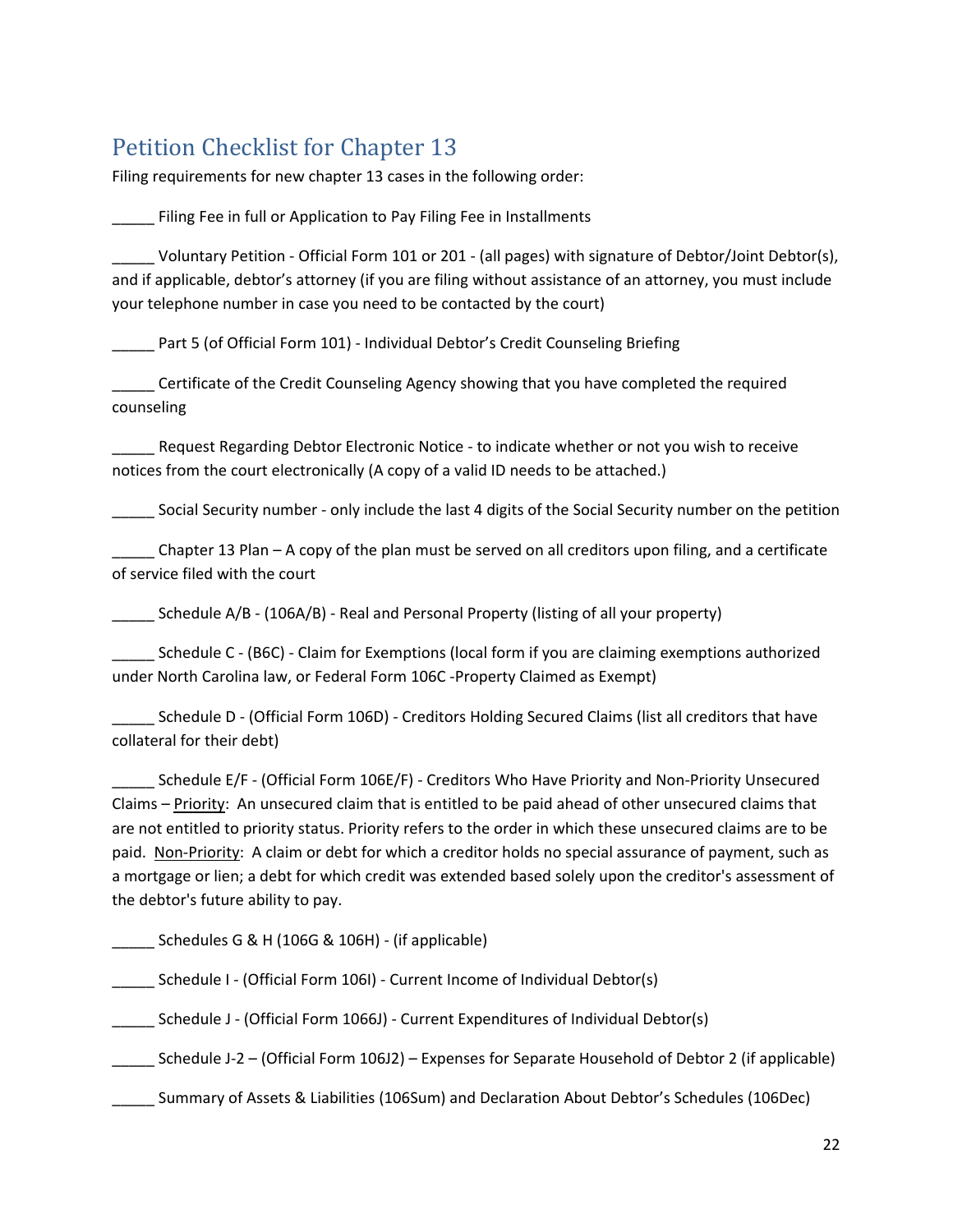\_\_\_\_\_ Statement of Financial Affairs

\_\_\_\_\_ Mailing Matrix

\_\_\_\_\_ Certification of Mailing Matrix (a certificate signed by Debtor/Joint Debtor(s) that states you have listed all creditors shown in your petition and their addresses are true and accurate to the best of your knowledge)

\_\_\_\_\_ Statement of Social Security Number (statement requiring the full social security number for the court but retained by the court as a non‐public document)

\_\_\_\_\_ Disclosure of Compensation of Bankruptcy Petition Preparer – (Form 2800) (if you were assisted by anyone other than an attorney in the preparation of your petition)

\_\_\_\_\_ Declaration and Signature of Non‐Attorney Bankruptcy Petition Preparer (11 U.S.C. § 110) (Form 119) (if you were assisted by anyone other than an attorney in the preparation of your petition)

Statement of Current Monthly Income and Means Test Calculation (Form 122C-1)\*

\_\_\_\_\_Debtor Electronic Bankruptcy Noticing Request form with a copy of government issued ID.

*\*Information with regard to means testing and calculations may be found here.*

A deficiency notice is sent for any items which are omitted from the petition. Please make every effort to correct the deficiencies within the time allowed.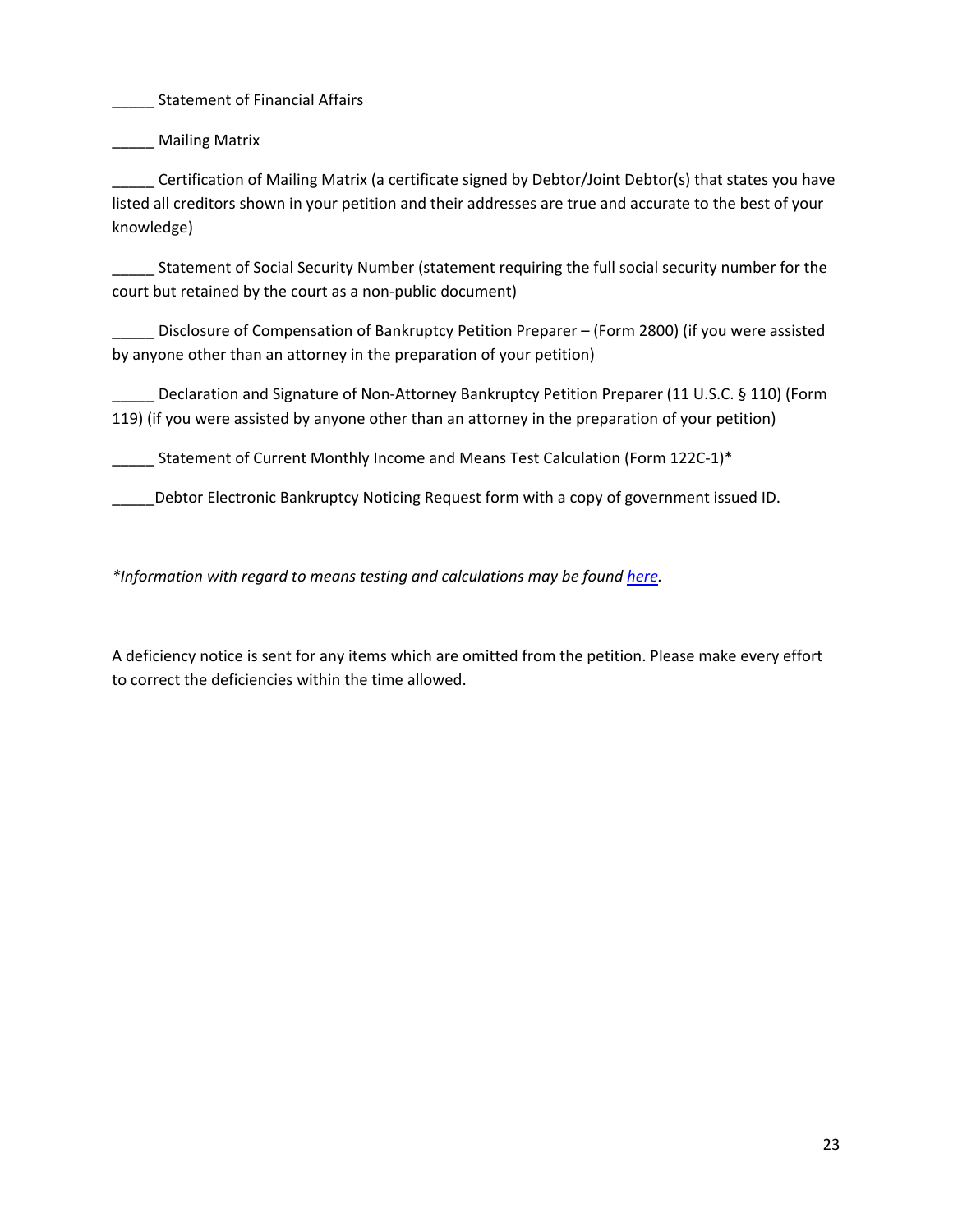# Petition Checklist for Chapter 12

Filing requirements for new chapter 12 cases in the following order:

Filing Fee in full or Application to Pay Filing Fee in Installments

\_\_\_\_\_ Voluntary Petition ‐ Official Form 101 or 201 ‐ (all pages) with signature of Debtor/Joint Debtor(s), and if applicable, debtor's attorney (if you are filing without assistance of an attorney, you must include your telephone number in case you need to be contacted by the court)

Part 5 (of Official Form 101) - Individual Debtor's Credit Counseling Briefing

\_\_\_\_\_ Certificate of the Credit Counseling Agency showing that you have completed the required counseling

Request Regarding Debtor Electronic Notice - to indicate whether or not you wish to receive notices from the court electronically (A copy of a valid ID needs to be attached.)

\_\_\_\_\_ Social Security number ‐ only include the last 4 digits of the Social Security number on the petition

Schedule A/B - (106A/B) - Real and Personal Property (listing of all your property)

\_\_\_\_\_ Schedule C ‐ (B6C) ‐ Claim for Exemptions (local form if you are claiming exemptions authorized under North Carolina law, or Federal Form 106C ‐Property Claimed as Exempt)

\_\_\_\_\_ Schedule D ‐ (Official Form 106D) ‐ Creditors Holding Secured Claims (list all creditors that have collateral for their debt)

\_\_\_\_\_ Schedule E/F ‐ (Official Form 106E/F) ‐ Creditors Who Have Priority and Non‐Priority Unsecured Claims – Priority: An unsecured claim that is entitled to be paid ahead of other unsecured claims that are not entitled to priority status. Priority refers to the order in which these unsecured claims are to be paid. Non‐Priority: A claim or debt for which a creditor holds no special assurance of payment, such as a mortgage or lien; a debt for which credit was extended based solely upon the creditor's assessment of the debtor's future ability to pay.

\_\_\_\_\_ Schedules G & H (106G & 106H) ‐ (if applicable)

\_\_\_\_\_ Schedule I ‐ (Official Form 106I) ‐ Current Income of Individual Debtor(s)

\_\_\_\_\_\_ Schedule J - (Official Form 106J) - Current Expenditures of Individual Debtor(s)

\_\_\_\_\_ Schedule J‐2 – (Official Form 106J2) – Expenses for Separate Household of Debtor 2 (if applicable)

\_\_\_\_\_ Summary of Assets & Liabilities (106Sum) and Declaration About Debtor's Schedules (106Dec)

\_\_\_\_\_ Statement of Financial Affairs

\_\_\_\_\_ Mailing Matrix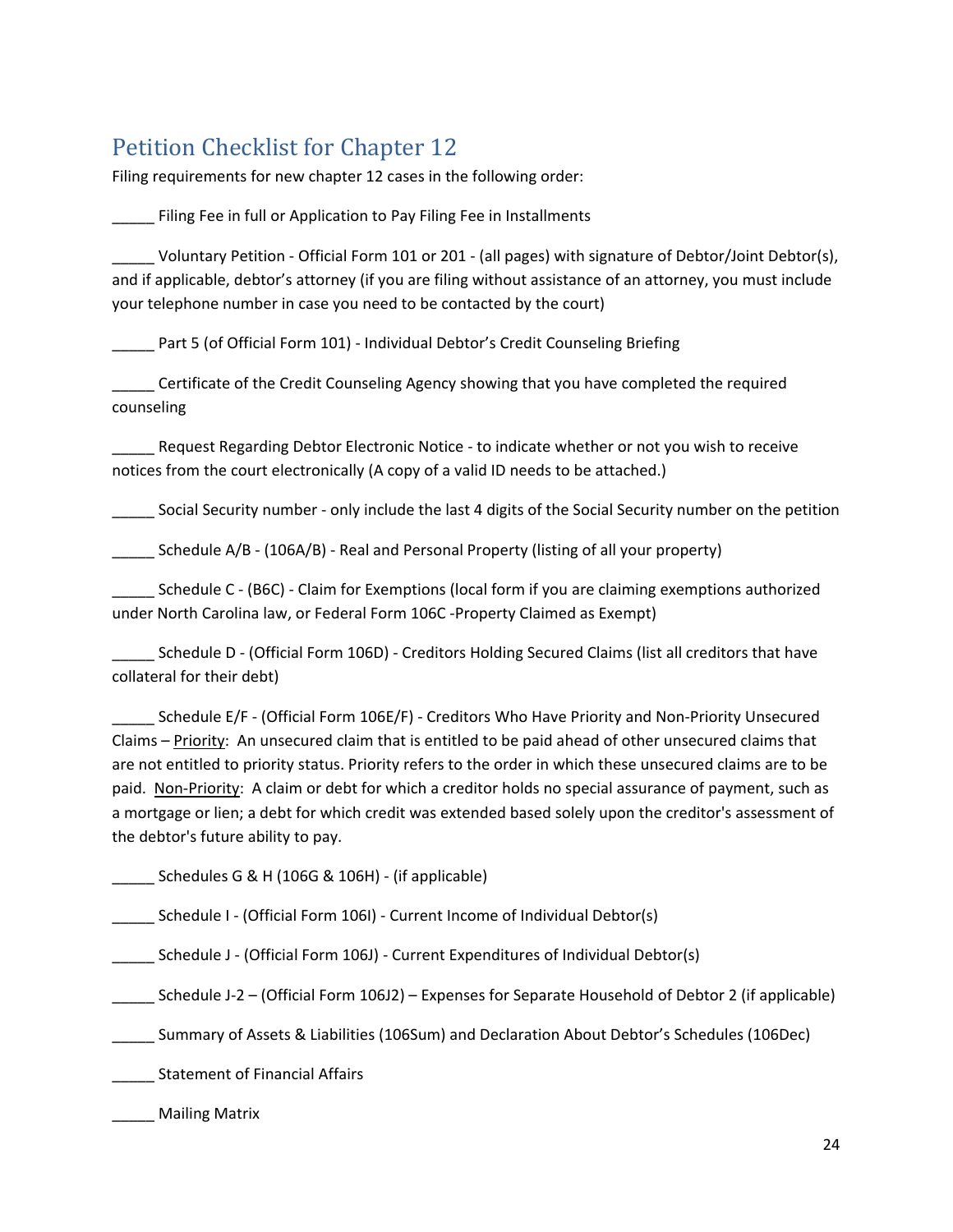\_\_\_\_\_ Certification of Mailing Matrix (a certificate signed by Debtor/Joint Debtor(s) that states you have listed all creditors shown in your petition and their addresses are true and accurate to the best of your knowledge)

\_\_\_\_\_ Statement of Social Security Number (statement requiring the full social security number for the court but retained by the court as a non‐public document)

Disclosure of Compensation of Bankruptcy Petition Preparer – (Form 2800) (if you were assisted by anyone other than an attorney in the preparation of your petition)

Declaration and Signature of Non-Attorney Bankruptcy Petition Preparer (11 U.S.C. § 110) (Form 119) (if you were assisted by anyone other than an attorney in the preparation of your petition)

Debtor Electronic Bankruptcy Noticing Request form with a copy of government issued ID.

A deficiency notice is sent for any items which are omitted from the petition. Please make every effort to correct the deficiencies within the time allowed.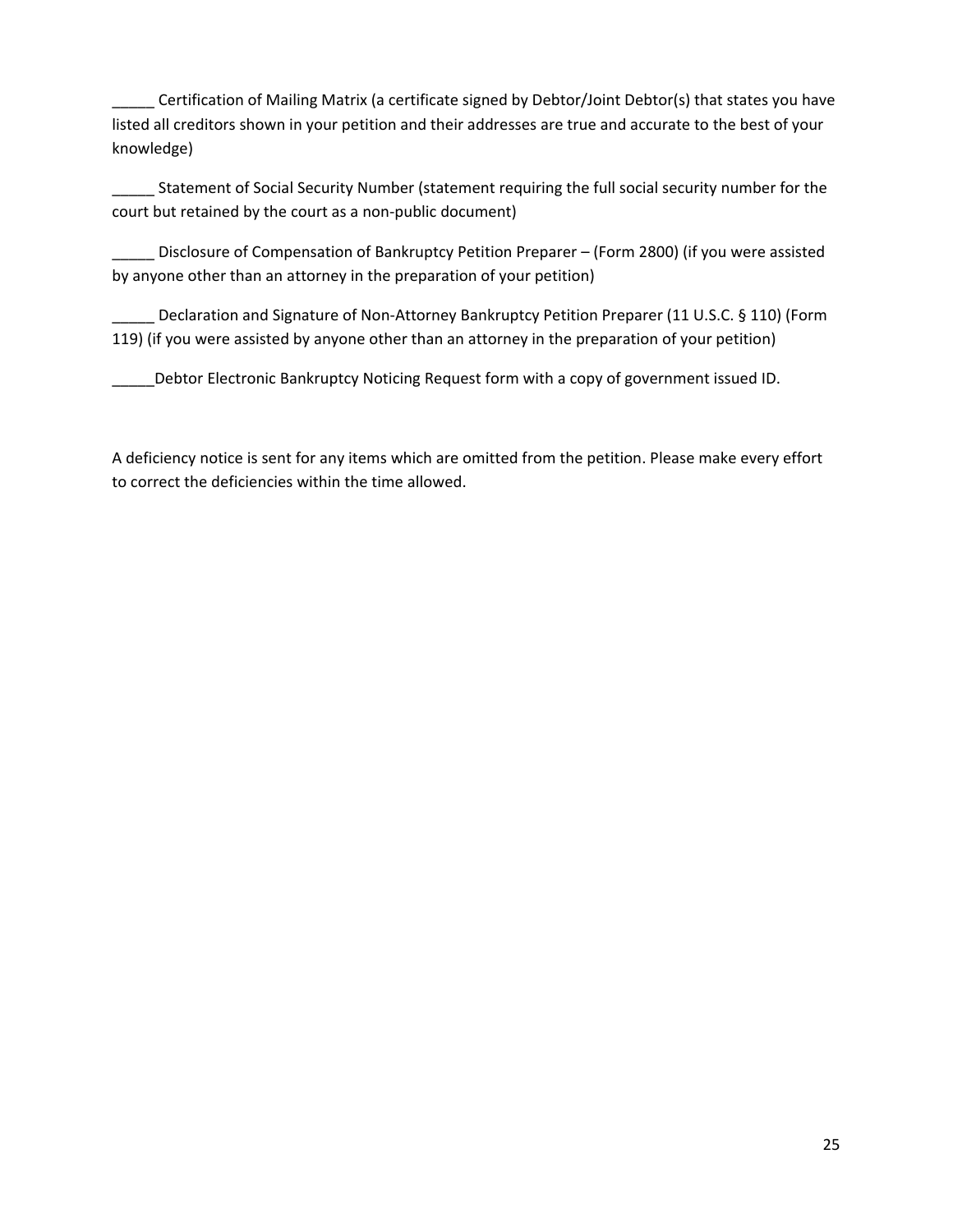# Petition Checklist for Accelerated Filing

When a petition must be filed in an emergency situation, a petition may be filed on an accelerated basis. The following are necessary in order for the accelerated petition to be acceptable for filing:

\_\_\_\_\_ Voluntary Petition ‐ Official Form 101 or 201 ‐ (all pages) with signature of Debtor/Joint Debtor(s), and if applicable, debtor's attorney (if you are filing without assistance of an attorney, you must include your telephone number in case you need to be contacted by the court)

\_\_\_\_\_ Part 5 (of Official Form 101) ‐ Individual Debtor's Credit Counseling Briefing

\_\_\_\_\_ Appropriate filing fee, or Application to Pay Filing Fee in Installments (The filing fee may be waived only in the case of chapter 7 individual)

\_\_\_\_\_ Mailing Matrix containing the names and addresses of all of your creditors

**Example 21 Certification of Mailing Matrix** 

\_\_\_\_\_ Statement of Social Security Number ‐ Statement requiring social security number for the court but is filed as a non‐public document

\_\_\_\_\_Certificate of the Credit Counseling Agency showing that you have completed the required counseling

Once the petition is filed, you will be mailed a Deficiency Notice. The purpose of this notice is to let parties know that the schedules and statements are due within fifteen (14) days of the date the petition was filed. Certain documents must be filed or the case will be automatically dismissed on the 46th day following the date the petition is filed. Failure to submit other documents could result in a hearing being set requiring you to appear before the court and show cause why your case should not be dismissed.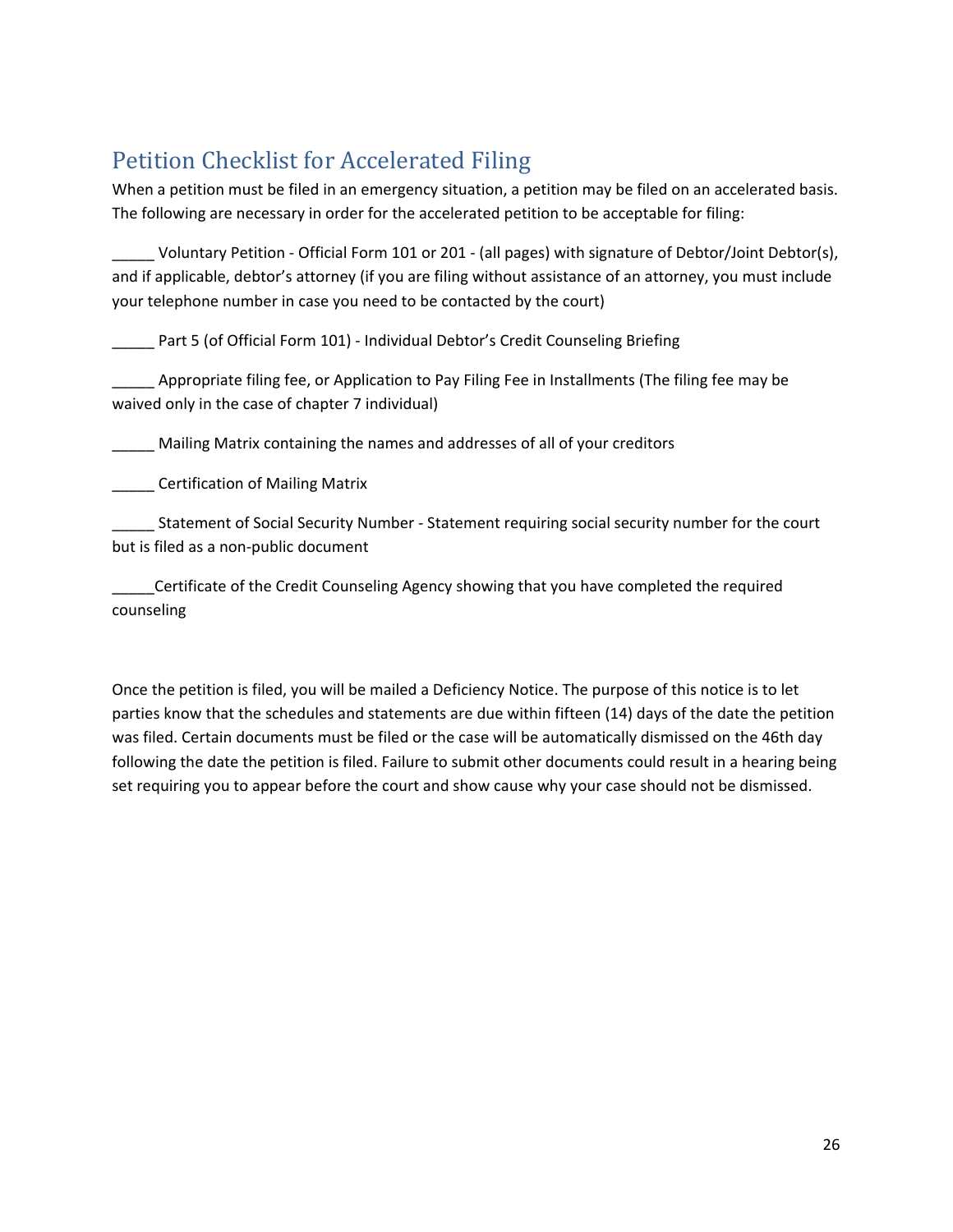# How to Create a Matrix

(Typed List of Your Creditors)

All bankruptcy petitions submitted for filing must be accompanied by a mailing matrix. If using eSR to submit petition, the mailing matrix will be created automatically.

### Creating the Matrix

- The mailing matrix should be prepared on plain white  $8\frac{1}{2}$  X 11 un-ruled or unblocked paper and shall not contain any extra marks such as letterhead, dates, debtor name, stains or handwritten marks on the front of the matrix. The debtor's name and social security number must be shown on the back of the mailing matrix.
- The only writing on the mailing matrix should be the typed names and address of the creditors. The certification of mailing matrix must be attached as a separate page from the matrix.
- Use good letter quality print to print the matrix. LaserJet or InkJet printers provide better quality print than dot matrix printers.
- *DO NOT* use unreadable typefaces or print styles such as proportionally-spaced fonts or exotic fonts (such as Olde English or script) or bold print. Twelve (12) pitch Times New Roman and Courier New fonts create good print quality that allows the Optical Character Reader (OCR) to accurately read the matrix.
- Provide the original mailing matrix. Poor quality photocopies are not readable by the scanner.
- List creditors in alphabetical order.
- *DO NOT* include the debtor or joint debtor on the mailing matrix. The name and address of these parties are added when the case is opened on the computer by the court staff.
- Names should be first name <space> last name.
- Creditor names and address must be typed so that letters are no closer than 1  $\frac{1}{2}$  inches from any edge of the paper.
- Each line of the address may have a maximum of 35 characters.
- The maximum number of lines per address is 4.
- Please make every effort to obtain a complete address for each creditor.
- Leave one blank line between each address.
- Never use the following symbols in names and/or addresses on the creditor matrix:
- Ampersand (&). Type the word "and" instead
- Percent (%). If used to signify "care of" in a creditor's address, type "c/o" instead.
- *DO NOT* type a lower case "L" to signify the numeral one (1).
- *DO NOT* type the upper or lower case letter "o" to signify the numeral zero (0).
- Avoid misaligned lists caused by removing the paper from the typewriter before completing the list, or inserting the paper into the typewriter crooked.
- Type in upper and lower case as you would on a letter.
- States should be abbreviated using two capital letters without periods or other punctuation.
- A comma must appear between the city and the state.
- The last line of the matrix must be the city, state, zip code.